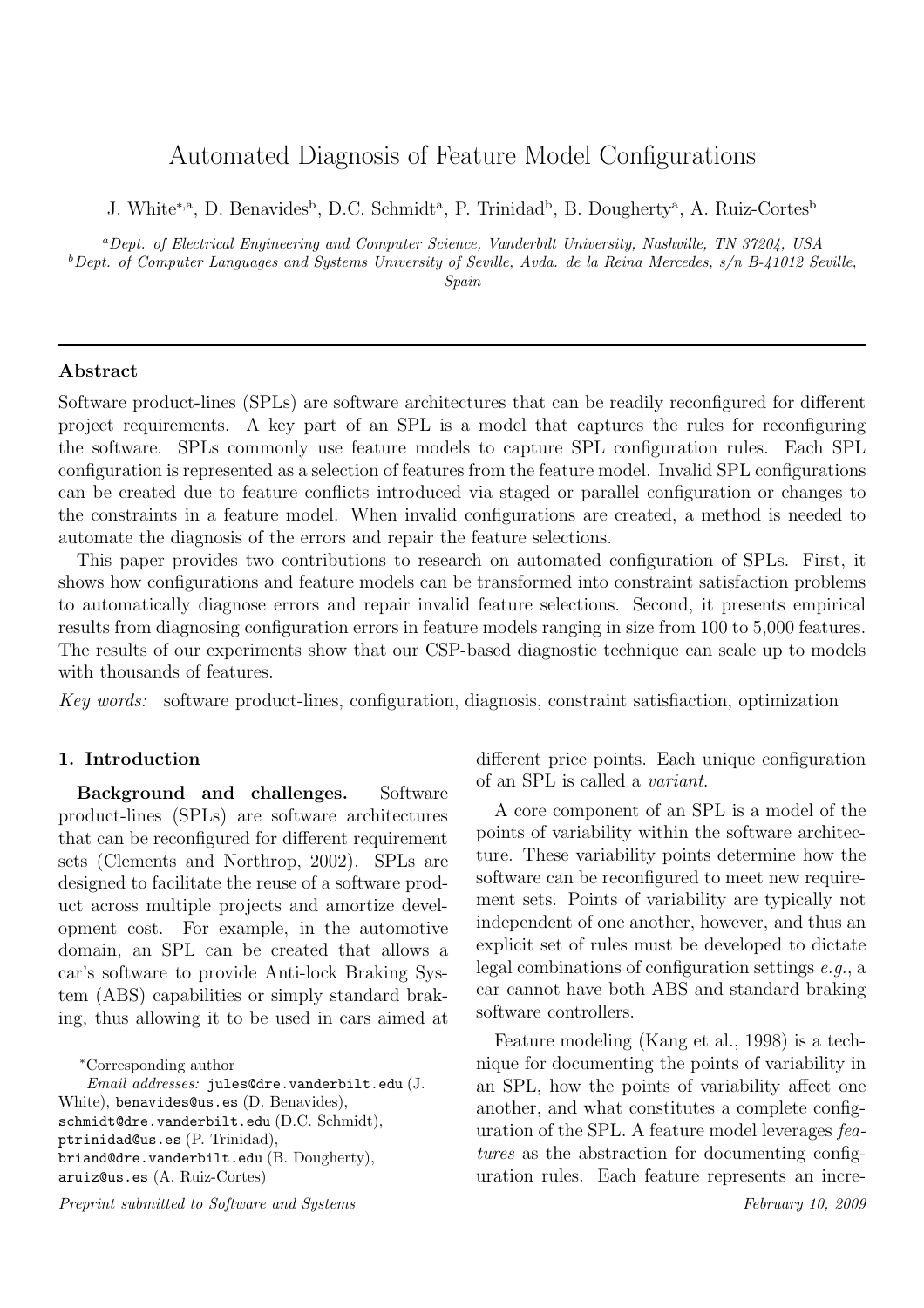ment in product functionality. A feature model can capture different types of variability, ranging from *SPL variability* (*e.g.*, variations in customer requirements) to *software variability* (*e.g.*, variations in software implementation) (Metzger et al., 2007).

Unique configurations of an SPL are captured as selections of features from a feature model. SPL variants can be specified as a selection or configuration of features. Feature models of SPLs are arranged in a tree-like structure where each successively deeper level in the tree corresponds to a more fine-grained configuration option for the product-line variant, as shown by the feature model in Figure 1. The parent-child and crosstree relationships capture the constraints that must be adhered to when selecting a group of features for a variant.

Existing SPL research has focused on ensuring that features chosen from feature models are correct and consistent with the SPL and variant requirements. For example, boolean circuit satisfiability techniques (Mannion, 2002) and Constraint Satisfaction Problems (CSPs) (Benavides et al., 2005; White et al., 2007) have been used to automate the derivation of a feature set that meets a requirement set. Numerous tools have also been developed, such as Big Lever Software Gears (Buhrdorf et al., 2003), Pure::variants (Beuche, 2003), FeAture Model Analyser (FAMA) (Benavides et al., 2007), and the Feature Model Plug-in (Czarnecki et al., 2005a), to support the construction of feature models and correct selection of feature configurations.

Although SPL developers are equipped with a number of tools and techniques, configuration problems may occur due to human error or other factors. For example, configurations of large feature models may be produced using *staged configuration* (Czarnecki et al., 2004, 2005b), where features are iteratively selected by a group of participants. At each stage, one participant chooses features before passing the partial configuration on to the participant in the next stage. In these staged configuration processes, a participant may select a feature that conflicts with a critical feature needed by a participant in a later stage. Due to the complexity of feature model constraints it may be hard to forsee these conflicts. It is also hard to debug a configuration to figure out how to change decisions in previous stages to make the critical feature selectable (Batory et al., 2006).

In many cases—particularly when SPLs are produced from supply-chains—the configuration decisions of multiple developers working in parallel must be integrated. Since developers may work in different departments, organizations, or geographic locations configurations may be produced with conflicting feature selections. For example, hardware developers for an automobile may desire a lower cost set of Electronic Control Units (ECUs) that cannot support the embedded controller code features needed by software developers. Methods are therefore needed to (1) evaluate and debug conflicts between participants and (2) recommend modifications to the participants feature selections to make them compatible.

A further challenge to maintaining error free SPL configurations is that external influences (such as supply-chain disruption, changes in market demand, or safety regulations) may change over time and thus invalidate previously correct configurations. For example, if a new government regulation is passed that mandates higher emissions standards, it may necessitate changing existing software configurations. A critical question is thus often determining the lowest cost method of updating existing software configurations to meet the new external regulations and requirements, which is a process termed *software configuration evolution*.

Although prior research has shown how to identify flawed configurations (Batory, 2005; Mannion, 2002), conventional debugging mechanisms cannot pinpoint configuration errors and identifying corrective actions. More specifically, techniques needed that can take an arbitrary flawed configuration and produce the minimal set of feature selections and deselections to bring the configuration to a valid state. This paper focuses on addressing these gaps in existing research.

Solution overview and contributions. Our approach to debugging feature model configu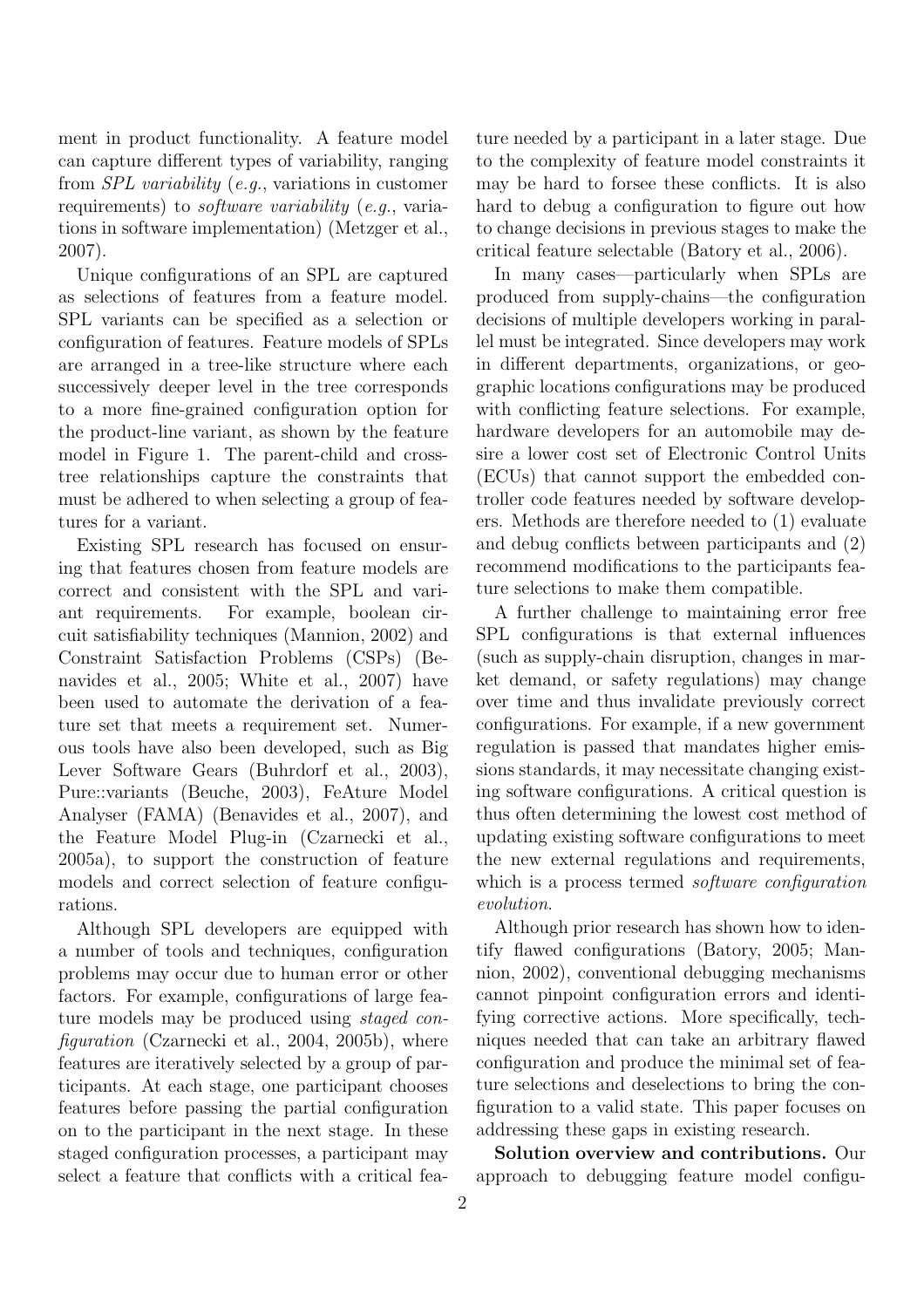rations and automating configuration evolution transforms an invalid feature model configuration into a Constraint Satisfaction Problem (CSP) (Van Hentenryck, 1989) and then uses a constraint solver to derive the minimal set of feature selection modifications that will bring the configuration to a valid state. We call this constraint-based diagnostic approach the *Configuration Understanding and REmedy* (CURE). This paper shows how CURE provides the following contributions to work on debugging errors in feature model configurations:

- 1. We provide a CSP-based diagnostic technique, inspired by (Trinidad et al., 2007) that can pinpoint conflicts and constraint violations in feature models
- 2. We provide a simplified diagnostic CSP that is not as flexible as the full diagnostic CSP but reduces diagnosis time
- 3. We show how CURE can remedy a configuration error by automatically deriving the minimal set of features to select and deselect
- 4. We provide mechanisms for using CURE to mediate conflicting configuration participant feature selection desires via cost optimization techniques
- 5. We show how CURE allows stakeholders to debug a configuration error or conflict from different viewpoints
- 6. We show how CURE can be used to automate software evolution
- 7. We provide empirical results showing that CURE's scalability can support industrial SPL feature models containing over 5,000 features.
- 8. We present empirical results showing the improvement in solving time that the simplified CSP provides

This paper extends our previous work on automated diagnosis of product-line configuration errors (White et al., 2008) in three ways. First, we provide a new methodology for applying our CURE diagnosis technique to automating the evolution of software configurations, which allows SPL configurations to evolved automatically over

time to meet changing external requirement sets. Second, we provide a new simplified diagnostic CSP formulation that can significantly reduce solving time for large feature models and present new empirical results demonstrating the improvement in solving time provided by the new CSP formulation. Third, we have significantly expanded the discussion of CURE's relationship with related work on SPL configuration.

Paper organization. The remainder of the paper is organized as follows: Section 2 describes the challenges of diagnosing configuration errors and conflicts in SPLs; Section 3 presents the CURE CSP-based technique for diagnosing configuration errors and conflicts; Section 4 shows how we extended CURE to support conflict mediation, multi-viewpoint debugging, and faster diagnosis times; Section 5 shows how CURE can be used to automate software configuration evolution decisions; Section 6 presents empirical results demonstrating the ability of CURE to scale to feature models with thousands of features; Section 7 compares CURE with related research; and Section 8 presents concluding remarks.

# 2. Challenges of Diagnosing Configuration Errors and Conflicts in SPLs

This section evaluates five key challenges that arise in realistic SPL configuration scenarios. Section 3 describes how CURE addresses these challenges.

# *2.1. Feature Model Configuration Debugging Challenges*

*2.1.1. Challenge 1: Staged Configuration Errors*

Staged configuration is a configuration process where developers iteratively select features to reduce the variability in a feature model until a variant is constructed. The need for staged configuration has been demonstrated (Czarnecki et al., 2004, 2005b) in the context of software supply chains for embedded automotive software. In the first stage, software vendors provide software components that can be provided in different configurations to actuate brakes, control infotainment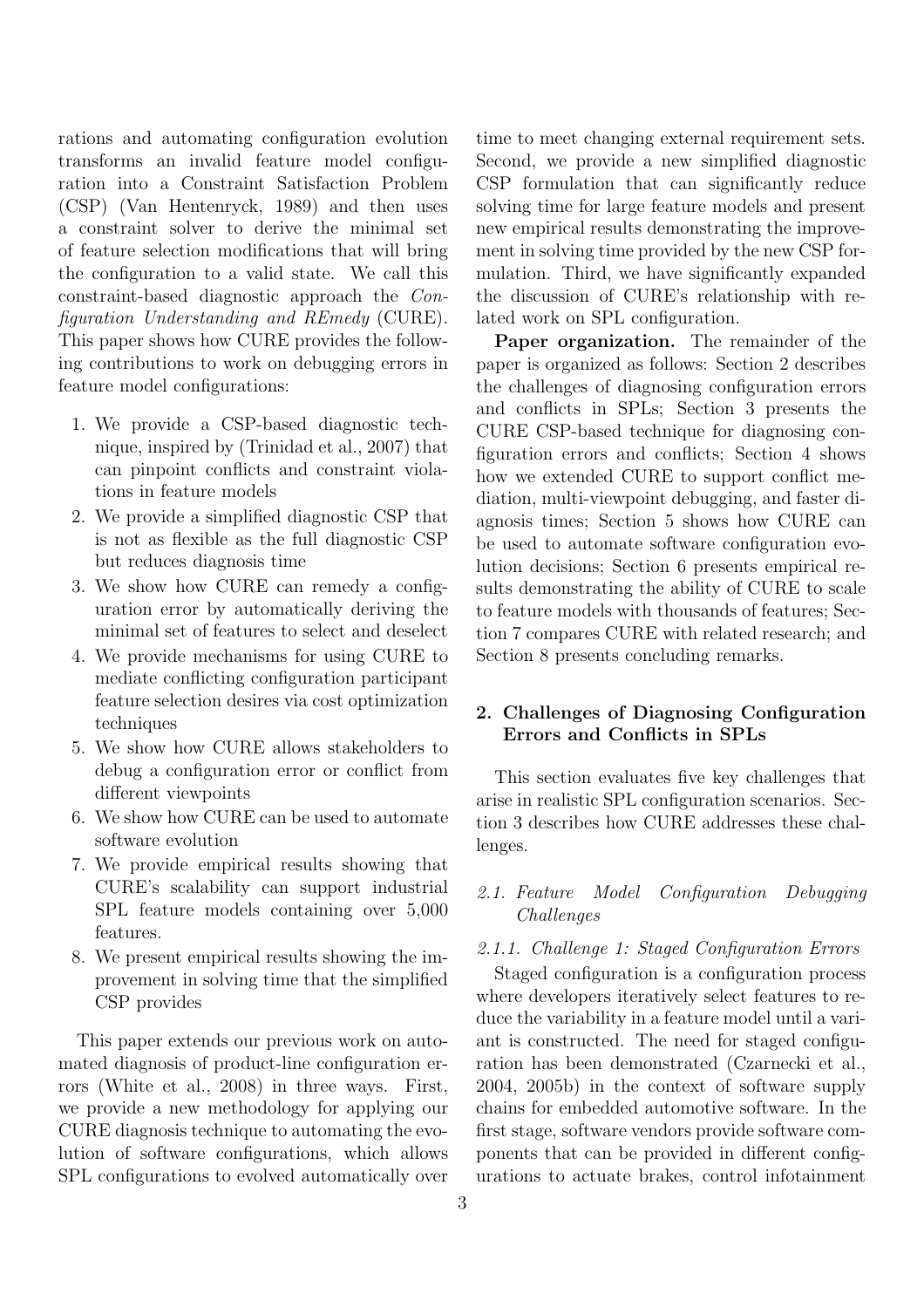systems, etc. In the second stage, hardware vendors that the software runs on must provide ECUs with the correct features and configuration to support the software components selected in the first stage.

The challenge with staged configuration is that feature selection decisions made at some point in time  $T$  have ramifications on the decisions made at all points in time  $T' > T$ . For example, it is possible for software vendors to choose a set of software component features for which there are no valid ECU configurations in the second configuration stage. Identifying the fewest number of configuration modifications to remedy the error is hard because there can be significant distance between  $T$  and  $T'$ .

This challenge also appears in larger models, such as those for software to control the automation of continuous casting in steel manufacture (Rabiser et al., 2007). In large-scale models, configuration mimics staged configuration since developers cannot immediately understand the ramifications of their current decisions. At some later decision point, critical features that developers need may no longer be selectable due to some previous choice. Again, it is hard to identify the minimal set of configuration decisions to reverse in this scenario. Section 4.2 describes how CURE addresses this challenge by using the CSP to derive a configuration that includes the needed feature and reverses configuration stages from previous stages.

#### *2.1.2. Challenge 2: Mediating Conflicts*

In many situations the desired features and needs of multiple stakeholders involved in configuring an SPL variant may conflict. For example, when configuring automotive systems, software developers may want a series of software component configurations that cannot be supported by the ECU configurations proposed by hardware developers. Each party typically believes their individual needs are critical, so it is hard to find the middle ground to integrate the two.

Another conflict scenario arises when configuration decisions made for an SPL variant must be reconciled with constraints of the legacy environment in which it will run. For example, when configuring automotive software for next year's car model, a variant may initially be configured to provide the most desired customer features, such as digital infotainment. New model cars are rarely complete redesigns, however, so developers must determine how to run new software configurations on existing ECU configurations from previous models. If the new software configuration is not compatible with the legacy ECU configuration, developers must derive the lowest cost set of modifications to either the new software or the legacy ECU configuration. Section 4.3 describes how CURE addresses this challenge by diagnosing the superset of the desired conflicts and leveraging an alternate CSP optimization goal.

#### *2.1.3. Challenge 3: Viewpoint-dependent Errors*

The feature labeled as the source of an error in a feature model configuration may vary depending on the viewpoint used to debug it. For example, if a configuration in the feature model shown in Figure 1 is created to include both *Non-ABS Controller* and *1 Mbit/s CAN Bus*, either feature can be viewed as the feature that is the source of the error. If we debug the configuration from



Figure 1: Simple Feature Model for an Automobile

the viewpoint that software features trump ECU hardware decisions, then the *1 Mbit/s CAN Bus* feature is the error. If we assume that ECU decisions precede software features, however, then the *Non-ABS Controller* feature is the error.

A feature model may therefore require debugging from multiple viewpoints since diagnosing the feature that causes an error in a feature model depends on the viewpoint used to debug it. For small feature models, debugging from different viewpoints is relatively simple. As feature models grow to contain hundreds or thousands of fea-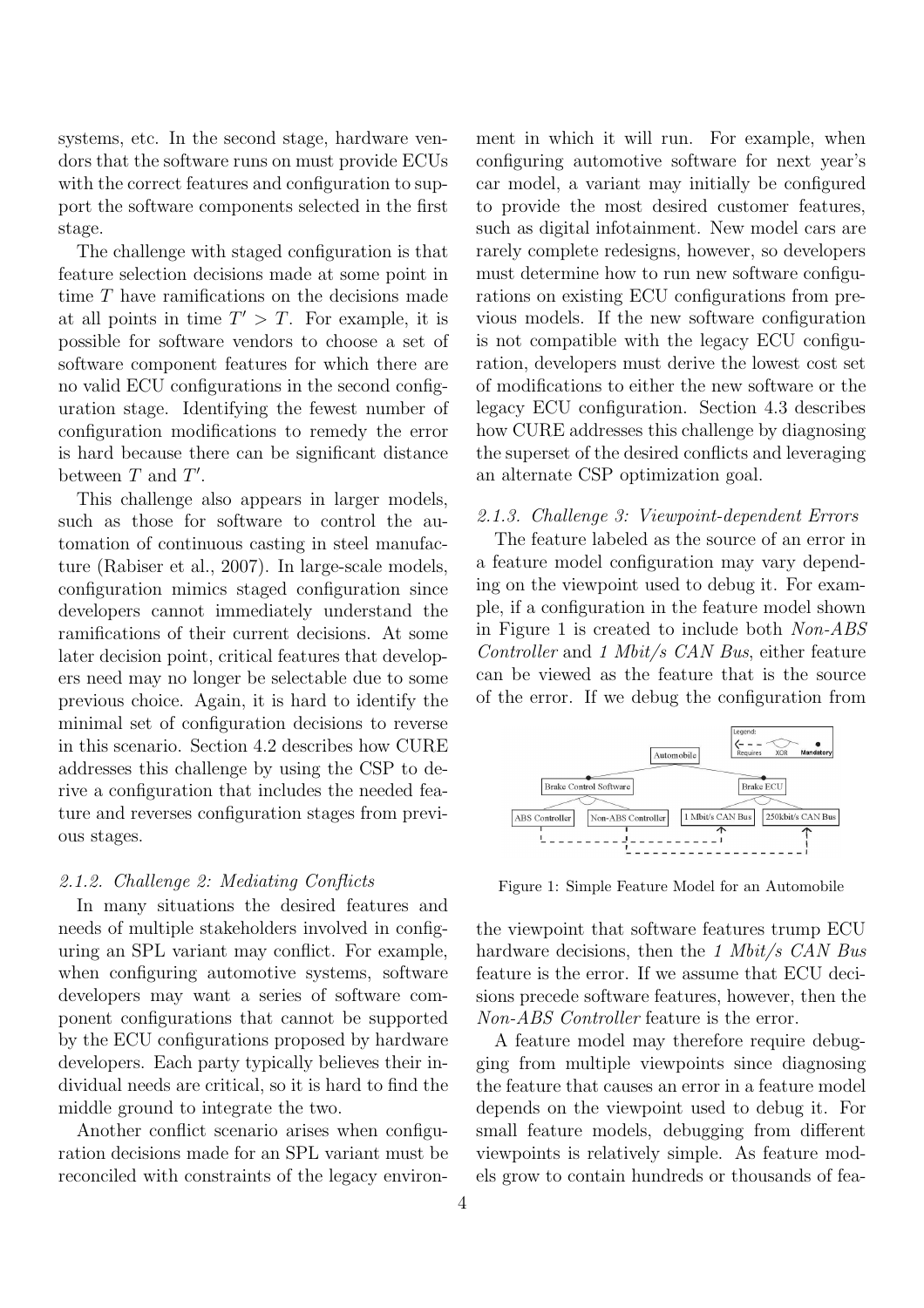tures, the complexity of diagnosing a configuration from multiple viewpoints increases greatly. Section 4.2 describes how CURE addresses this challenge by specifying feature selections that cannot be modified by the solver during diagnosis.

### *2.2. Software Configuration Evolution Challenges*

Software configuration evolution is a critical part of SPL management that involves modifying an existing software configuration to meet new requirements. Although building a variant for a new requirement set is a standard feature model configuration problem, it can not always be performed without taking into consideration existing configurations. For example, if a key supply-chain vendor for an automobile goes out of business, automotive manufacturers must account for the configuration of existing model year cars when determining how to produce new configurations that eliminate the parts produced by the defunct vendor. Simply producing new configurations with no regard for the existing manufacturing, procurement, and other processes investments would be costly and error-prone.

The goal of configuration evolution is to transform a current configuration A that satisfies a requirement set R into a new configuration  $A'$  that satisfies an evolved requirement set  $R'$ . Moreover, because there may be a substantial existing investment in A, a goal of the evolution process is to find  $A'$ , such that it minimizes or maximizes a function,  $\Delta(A, A')$ . For example, developers may wish to choose evolution paths that require adding as little additional cost to  $A$  as possible and thus  $\Delta(A, A')$  computes the difference in cost between the legacy and evolved configurations.

### *2.2.1. Challenge 4: Supply-chain Disruption*

The features that are present in an SPL's feature model are dependent on an organization's ability to procure specific sets of software and hardware components. For example, the production of an automobile may depend on vendors providing the ECU and associated software for a high-end infotainment system. If any vendors go out of business, decide to no longer produce one of the requisite parts, or cannot produce sufficient

quantities of a part, SPL developers must determine how to evolve the automobile's configuration to eliminate the unavailable part.

When a part becomes unavailable, developers first need to determine which existing features or combinations of features in the feature model are no longer viable selections due to the unavailable parts. In a simple scenario, a single feature may no longer be available. For example, in the feature model shown in Figure 3, if the ECU required for the *Advanced Infotianment* feature becomes unavailable, this feature will be invalid in a feature selection.

In more complicated situations, alternative parts may be available from other vendors, but these new parts may have different requirements than the old parts. For example, in the scenario depicted in Figure 2 the ECU used for an automobile's infotainment system becomes unavailable and an alternative ECU must be used. The



Figure 3: Supply-chain Disruption Leading to Feature Unavailability

new ECU has more substantial peak power requirements, however, which requires adding a new relationship to the feature model. When supplychain disruption occurs, developers must determine cost-effective ways of evolving legacy configurations to meet the new requirements.

A related challenge for configuration diagnosis is the ability to take a current configuration that has been rendered obsolete via supply-chain dis-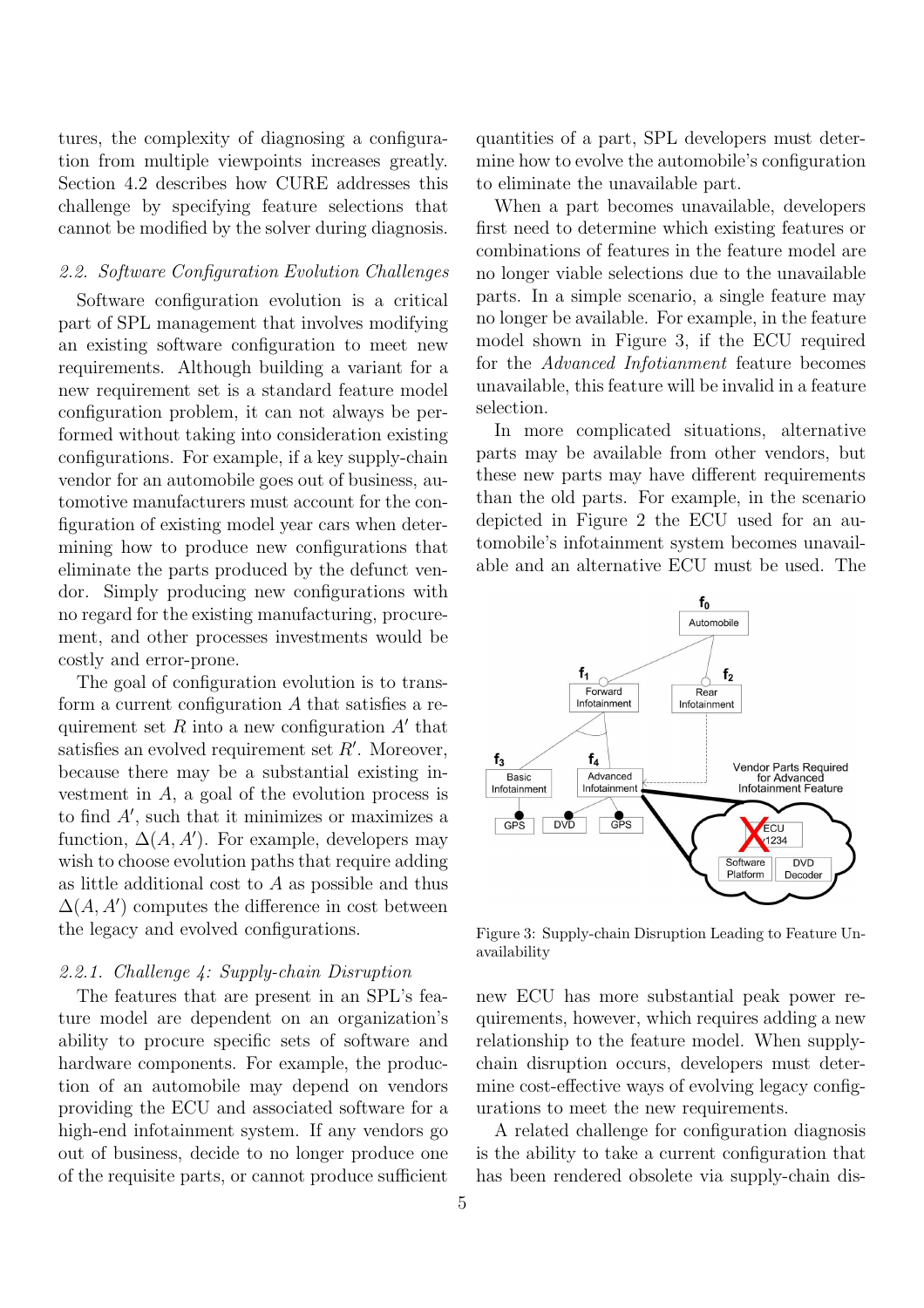

Figure 2: Supply-chain Disruption Leading to Feature Model Rule Changes

ruptions and recommend a series of modifications to make it valid. For example, a configuration diagnosis technique should be able to recommend how to replace the features affected by the unavailability of a key implementation component. Section 5.1 describes how CURE addresses this challenge by allowing modeling configuration evolution problems as configuration diagnosis problems.

#### *2.2.2. Challenge 5: Software Feature Expansion*

Another important evolution problem that should have automation support is planning feature expansion. Feature expansion planning is determining how to incorporate new features to satisfy new requirements, such as changing market demands, into existing configurations. For example, automotive designers may want to incorporate automated parking assistance into the next year's model of a car.

As with supply-chain disruption, developers cannot simply ignore the existing configuration of the current year's model. Instead, developers need to determine the minimal or lowest cost set of modifications that can be applied to the current configuration to enable the newly required features. Moreover, developers may have certain hard requirements, such as the high cost of modifying a manufacturing process, that mandate certain features in the current configuration not to be modified. Section 5.2 shows how CURE can help analyze different feature expansion plans and generate cost-optimal feature expansion plans.

# 3. Configuration Error Diagnosis with CURE

*Configuration Understanding and REmedy* (CURE) is a constraint-based diagnostic approach based on creating automated SPL variant diagnosis tools. Developers can use the CURE tools to identify the minimal set of features needed to select or deselect to transform an invalid configuration into a valid configuration. Moreover, depending on the input provided to CURE, a flawed configuration can be debugged from different viewpoints or conflicts between multiple stakeholder decisions in a configuration process can be mediated.

The key component of CURE is the application of a CSP-based error diagnostic technique. In prior work, Benavides et al. (Benavides et al., 2005) have shown how feature models can be transformed into CSPs to automate feature selection with a constraint solver (Jaffar and Maher, 1994). Trinidad et al. (Trinidad et al., 2007) subsequently described how to extend this CSP technique to identify *full mandatory features*, *void features*, and *dead feature models* using Reiter's theory of diagnosis (Reiter, 1987). This section presents an alternate diagnostic model for deriving the minimum set of features that should be selected or deselected to eliminate a conflict in a feature configuration.

# *3.1. Background: Feature Models and Configurations as CSPs*

A CSP is a set of variables and a set of constraints over those variables. For example,  $A +$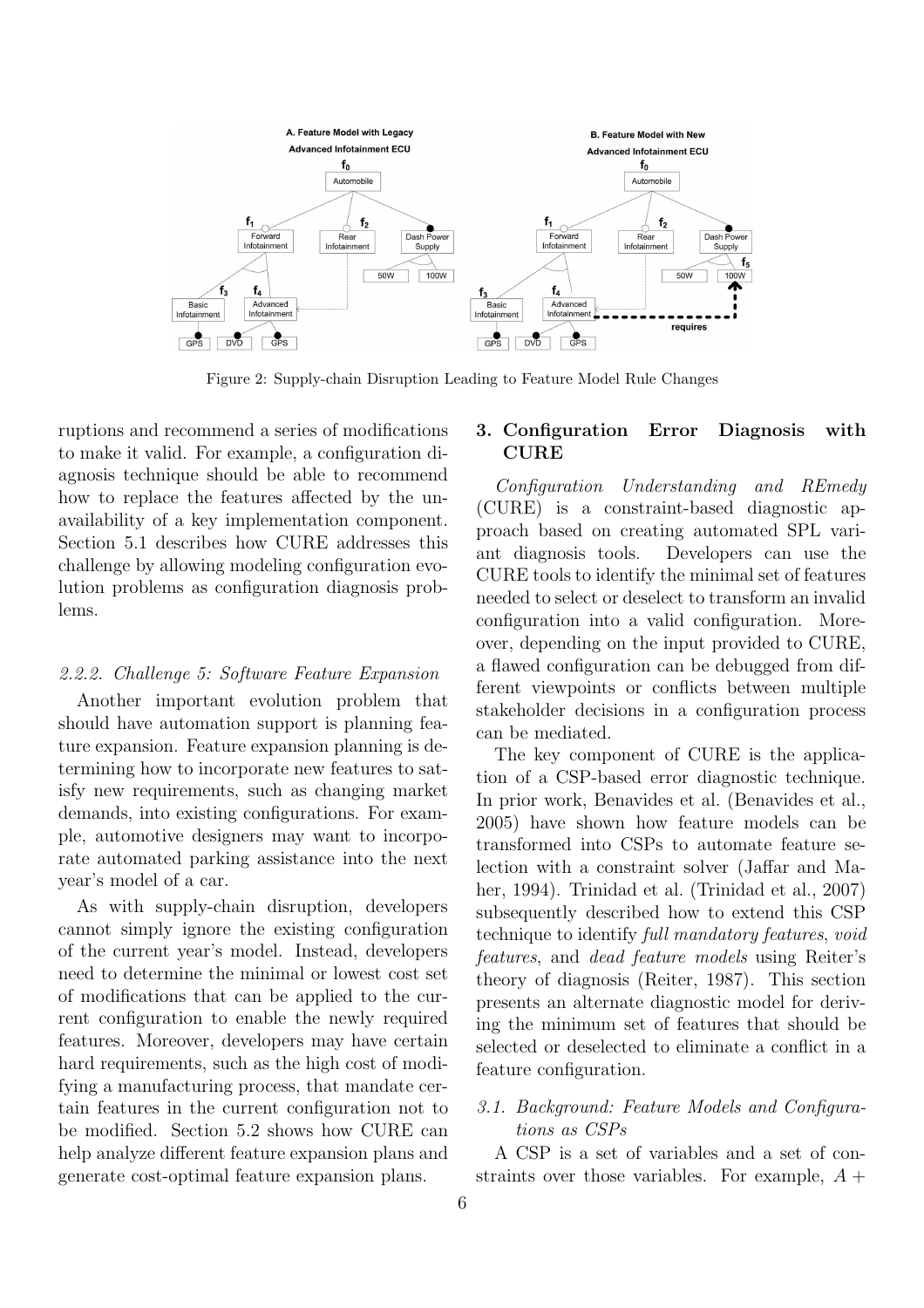$B \leq 3$  is a CSP involving the integer variables A and B. A constraint solver finds a valid *labeling* (set of variable values) that simultaneously satisfies all constraints in the CSP.  $(A = 1, B = 2)$  is thus a valid labeling of the CSP  $A + B \leq 3$ .

To build the CSP for the error diagnosis technique, we construct a set of variables, F, representing the features in the feature model. Each configuration of the feature model is a set of values for these variables, where a value of 1 indicates the feature is present in the configuration and a value of 0 indicates it is not present. More formally, a configuration is a labeling of  $F$ , such that for each variable  $f_i \subset F$ ,  $f_i = 1$  indicates that the  $i_{th}$  feature in the feature model is selected in the configuration. Correspondingly,  $f_i = 0$  implies that the feature is not selected.

Given an arbitrary configuration of a feature model as a labeling of the  $F$  variables, developers need the ability to ensure the correctness of the configuration. To achieve this constraint checking ability, each variable  $f_i$  is associated with one or more constraints corresponding to the configuration rules in the feature model. For example, if  $f_i$ is a required subfeature of  $f_i$ , then the CSP would contain the constraint:  $f_i = 1 \Leftrightarrow f_j = 1$ .

Configuration rules from the feature model are captured in the constraint set  $C$ . For any given feature model configuration described by a labeling of  $F$ , the correctness of the configuration can be determined by seeing if the labeling satisfies all constraints in C. More detailed descriptions of the steps for transforming a feature model to a CSP appear in (Benavides et al., 2005).

#### *3.2. Configuration Diagnostic CSP*

This section describes CURE's diagnostic CSP. First, we introduce the diagnostic recommendation variables that CURE uses to indicate which features should be selected or deselected to fix a configuration. Next, we describe how the diagnosis of a flawed configuration is modeled as a CSP using these variables. Finally, we explain how the constraints on the diagnostic variables produce a correct diagnosis of an invalid configuration.

#### *3.2.1. Diagnostic Recommendation Variables*

When diagnosing configuration conflicts, developers need a list of features that should be selected or deselected to make an invalid configuration a valid configuration. The output of CURE is this list of features to select and deselect, as shown in Figure 4. In Step 1 of Figure 4, the



Figure 4: Diagnostic Technique Architecture for CURE

rules of the feature model and the current invalid configuration are transformed into a CSP. For example,  $o_1 = 1$  because the *Automobile* feature is selected in the current invalid configuration. In Step 2, the solver derives a labeling of the diagnostic CSP. Step 3 takes the output of the CSP labeling and transforms it into a series of recommendations of features to select or deselect to turn the invalid configuration into a valid configuration. Finally, in Step 4, the recommendations are applied to the invalid configuration to create a valid configuration where each variable  $f_i$  equals 1 if the corresponding feature is selected in the new and valid configuration. For example,  $f_7 = 1$ means that the *250 Kbit/s CAN Bus* is selected in the new valid configuration.

To enable the constraint solver to recommend features to select and deselect, two new sets of recommendation variables, S and D, are introduced to capture the features that need to be selected and deselected, respectively, to reach a valid con-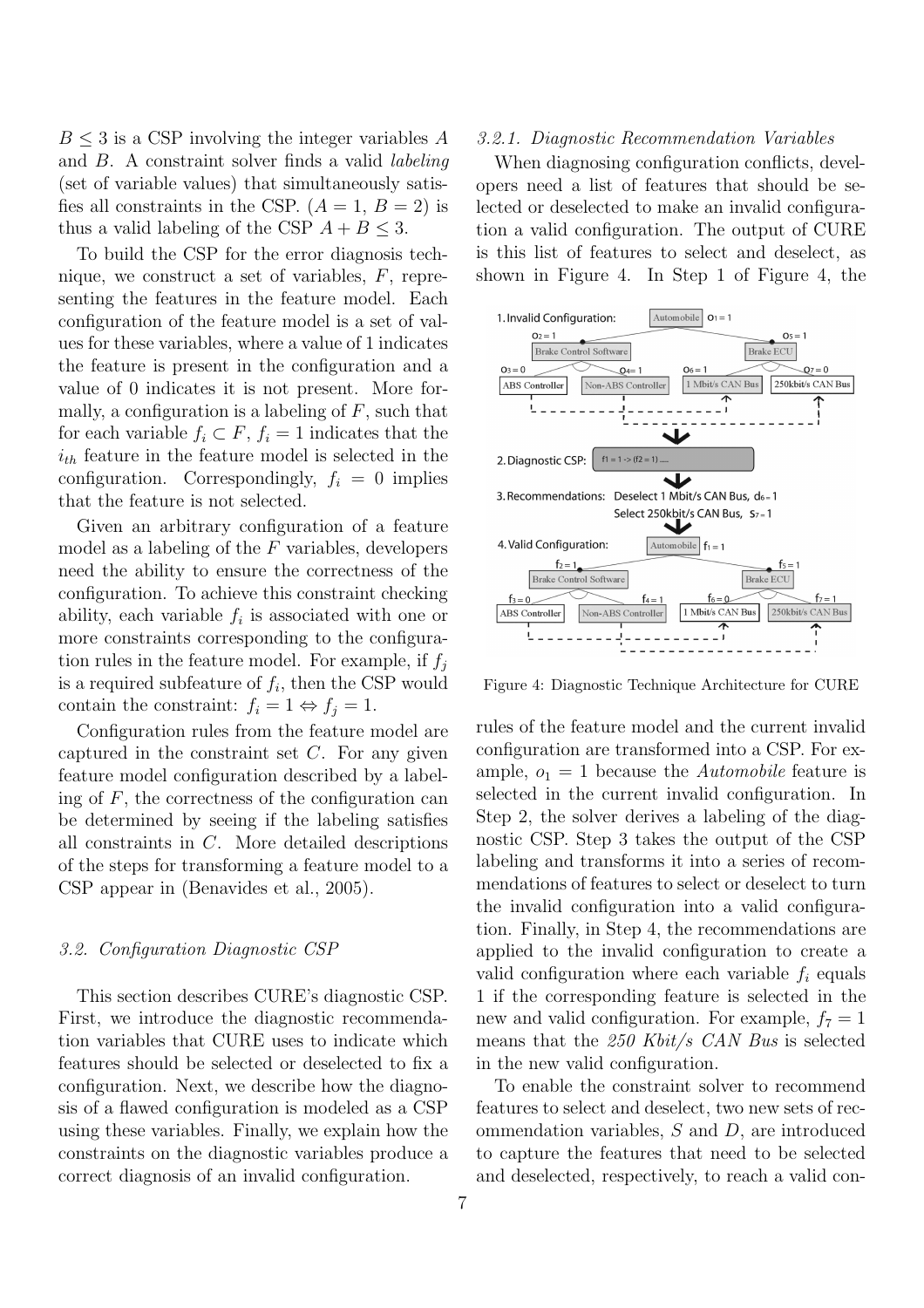figuration. For example, a value of 1 for variable  $s_i \subset S$  indicates that the feature  $f_i$  should be added to the current configuration. Similarly,  $d_i = 1$  implies that the feature  $f_i$  should be removed from the configuration.

### *3.2.2. Diagnostic CSP Setup*

For each feature  $f_i \subset F$ , there are variables  $s_i \subset S$  and  $d_i \subset D$ . After the diagnosis CSP is labeled, the values of  $S$  and  $D$  serve as the output recommendations to the user as to what features to add or remove from the current configuration, as shown in Table 1.

This table shows the complete inputs and outputs to diagnose the invalid configuration scenario shown in Figure 4.

The next step is to allow developers to input their current configuration into the solver for diagnosis. Rather than directly setting values for the variables in  $F$ , developers use a special set of input variables called *observations*, which are contained in the set of variables O. For each feature  $f_i$  present in the current flawed configuration,  $o_i = 1$ ; if  $f_i$  is not selected in the current invalid configuration,  $o_i = 0$ . Table 1 shows how observations capture the current invalid configuration provided as input to the solver. Observations can also be made for a correct configuration, in which case CURE will state that no changes are needed. The rest of this paper assumes that the observations represent an invalid configuration.

### *3.2.3. Diagnostic CSP Constraints*

To diagnose the CSP, we want to find an alternate but valid configuration of the feature model and suggest a series of changes to the current invalid configuration to reach the valid configuration. A valid configuration is a labeling of the variables in  $F$  (a configuration) such that all of the feature model constraints are satisfied. For each variable  $f_i$ , the value should be 1 if the feature is present in the new valid configuration that will be transitioned to. If a feature is not in the new configuration,  $f_i$  should equal 0.

| Nariables               |                                                                   |
|-------------------------|-------------------------------------------------------------------|
| Variable Ex-            | $f_i \subset F$ : feature variables                               |
| planations              | for the valid configuration that                                  |
|                         | will be transitioned to; $o_i \subset O$ :                        |
|                         | the features selected $(o_i = 1)$                                 |
|                         | in the current invalid configu-                                   |
|                         | ration; $s_i \subset S$ : features to se-                         |
|                         | $\text{lect } (s_i = 1)$ to reach the valid                       |
|                         | configuration; $d_i \subset D$ : fea-                             |
|                         | tures to deselect $(d_i = 1)$ to                                  |
|                         | reach the valid configuration                                     |
| Inputs                  |                                                                   |
| $\bar{\text{Current}}$  | $o_1 = 1, o_2 = 1, o_3 = 0, o_4$<br>$\equiv$                      |
| Config.                 | $1, o_5 = 1, o_6 = 1, o_7 = 0$                                    |
| Feature                 | $f_1 = 1 \Leftrightarrow (f_2 = 1), f_1$                          |
| Model Rules             | $1 \Leftrightarrow (f_5 = 1), f_2 = 1$                            |
|                         | $(f_3 = 1) \oplus (f_4 = 1), f_5 =$                               |
|                         | $1 \Rightarrow (f_6 = 1) \oplus (f_7 = 1),$                       |
|                         | $(f_6 = 1) \vee (f_7 = 1) \Rightarrow (f_5 = 1),$                 |
|                         | $(f_3 = 1) \vee (f_4 = 1) \Rightarrow (f_2 = 1),$                 |
|                         | $f_3 = 1 \Rightarrow (f_6 = 1), f_4 = 1 \Rightarrow$<br>$(f_7=1)$ |
| Diagnostic              | $\frac{1}{(f_i \subset F - \{(f_i = 1) \Rightarrow (o_i =$        |
| <b>Rules</b>            | $1 \oplus s_i = 1) \wedge (d_i = 0), (f_i =$                      |
|                         | $(0) \Rightarrow (o_i = 0 \oplus d_i = 1) \wedge (s_i =$          |
|                         | $0)\})$                                                           |
| Outputs                 |                                                                   |
| Features<br>to          | $s_1 = 0, s_2 = 0, s_3 = 0, s_4 =$                                |
| $\operatorname{Select}$ | $0,s_5=0,s_6=0,{\bf s} \boldsymbol{\gamma} \boldsymbol{1}$        |
| Features<br>to          | $d_1 = 0, d_2 = 0, d_3 = 0, d_4 =$                                |
| Deselect                | $0, d_5 = \underline{0}, \mathbf{d_6} = \mathbf{1}, d_7 = 0$      |
| New Valid               | $f_1 = 1, f_2 = 1, f_3 = 0, f_4 =$                                |
| Config.                 | $1, f_5 = 1, f_6 = 0, f_7 = 1$                                    |

Table 1: Diagnostic CSP Construction

We always require  $f_1 = 1$  to ensure that the root feature is always selected. For void feature models, there will be no valid solution and the solver will respond that no solution was found. CURE could be used to detect void feature models but it would be more appropriate to use a technique designed for this purpose (Trinidad et al., 2007).

One key input to CURE is the CSP describing the set of all valid feature selections from the fea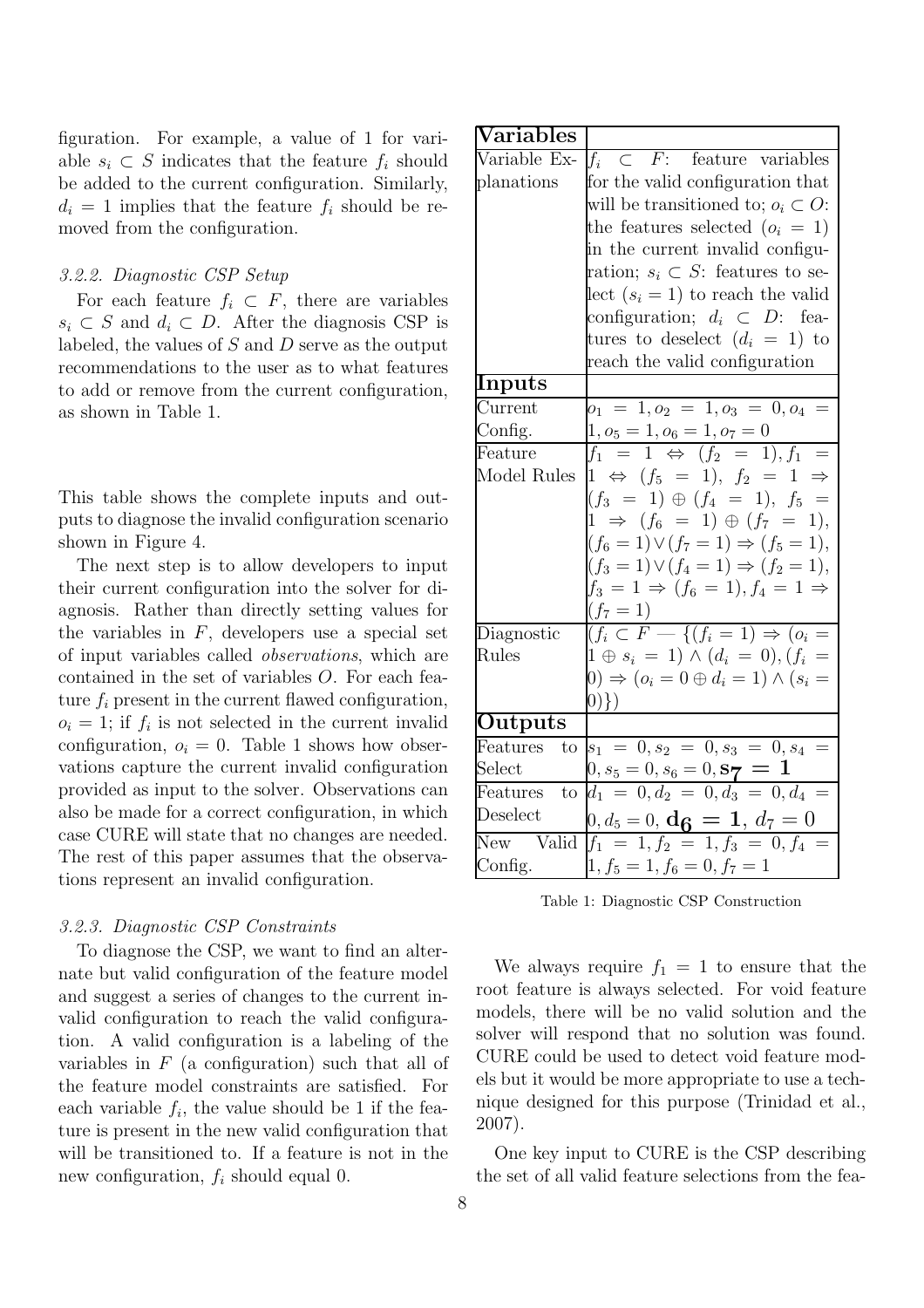ture model (the Feature Model Rules in Table 1). Since these valid feature selections are described as constraints over the variables in  $F$ , a valid labeling of  $F$  will always yield a valid feature selection. Once a valid labeling of  $F$  is found, the goal is to determine how to modify the labeling of O to match the valid feature selection denoted by the labeling of F.

First, a constraint must be introduced to model when a feature in the current invalid configuration needs to be deselected to reach the correct configuration. If the  $i_{th}$  feature is included in the current configuration  $(o<sub>i</sub> = 1)$ , but is not in the new valid configuration  $(f_i = 0)$ , we want the solver to recommend that it be deselected  $(d_i = 1)$ . For every feature, we introduce the following constraint to determine if the  $i_{th}$  feature in O needs to be des $e$ lected<sup>1</sup>:

$$
(f_i = 0) \Rightarrow (o_i = 0 \oplus d_i = 1) \land (s_i = 0)
$$

.

.

If  $f_i$  is not selected in the correct configuration  $(f_i = 0)$ , then either the feature was also not selected in the current invalid configuration  $(o<sub>i</sub> = 0)$ , or the feature needs to be deselected  $(d_i = 1)$ . Furthermore, if a feature is not needed in the valid configuration  $(f_i = 0)$  then clearly it should not be a recommended selection  $(s_i = 0)$ .

The solver must also recommend features to select. If the  $i_{th}$  feature is selected in the correct and valid configuration  $f_i = 1$ , and not selected in the current invalid configuration  $(o_i = 0)$ , then it needs to be selected  $(s<sub>i</sub> = 1)$ . For each feature, we introduce the constraint

$$
(f_i = 1) \Rightarrow (o_i = 1 \oplus s_i = 1) \land (d_i = 0)
$$

If a feature is needed by the correct configuration  $(f_i = 1)$ , then either the feature was present in the invalid configuration  $(o<sub>i</sub> = 1)$  or the feature was not present in the invalid configuration and needs to be selected  $(s_i = 1)$ . Clearly, a feature should not be deselected if  $f_i = 1$  and thus  $d_i = 0$ .

The state of each feature,  $o_i$ , in the current invalid configuration is compared against the correct state of the feature,  $f_i$ , in the valid feature configuration. The behavior of each comparison can fall into four cases:

- 1. A feature is selected and does not need to be deselected. If the  $i_{th}$  feature is in the current invalid configuration  $(o_i = 1)$ , and also in the new valid configuration  $(f_i = 1)$ , no changes need be made to it  $(s_i = 0, d_i =$ 0)
- 2. A feature is selected and needs to be deselected. If the  $i_{th}$  feature is in the current invalid configuration  $(o_i = 1)$  but not in the new valid configuration  $(f_i = 0)$ , it must be deselected  $(d_i = 1)$
- 3. A feature is not selected and does not need to be selected. If the  $i_{th}$  feature is not in the current invalid configuration  $(o_i = 0)$ and is also not needed in the new configuration  $(f_i = 0)$  it should remain unchanged  $(s_i = 0, d_i = 0)$
- 4. A feature is not selected and needs to be selected. If the  $i_{th}$  feature is not selected in the current invalid configuration  $(o_i = 0)$ but is present in the new correct configuration  $(f_i = 1)$ , it must be selected  $(s_i = 1)$

#### *3.3. Optimal Diagnosis Method*

The next step in the CURE diagnosis process is to use the solver to label the variables and produce a series of recommendations. For any given configuration with a conflict, there may be multiple possible ways to eliminate the problem. For example, in the automotive example from Section 2.1.3, the valid corrective actions were either (1) remove the *1 Mbit/s CAN Bus* and select the *250 Kbit/s CAN Bus* or (2) remove the *Non-ABS Controller* and select the *ABS Controller*. We must therefore tell the solver how to select which of the (many) possible corrective solutions to suggest to developers.

The most basic suggestion selection criteria developers can use to guide the solver's diagnosis is to tell it to minimize the number of changes to make to the current configuration, *i.e.*, prefer

<sup>1</sup>The symbol "⊕" denotes *exclusive or*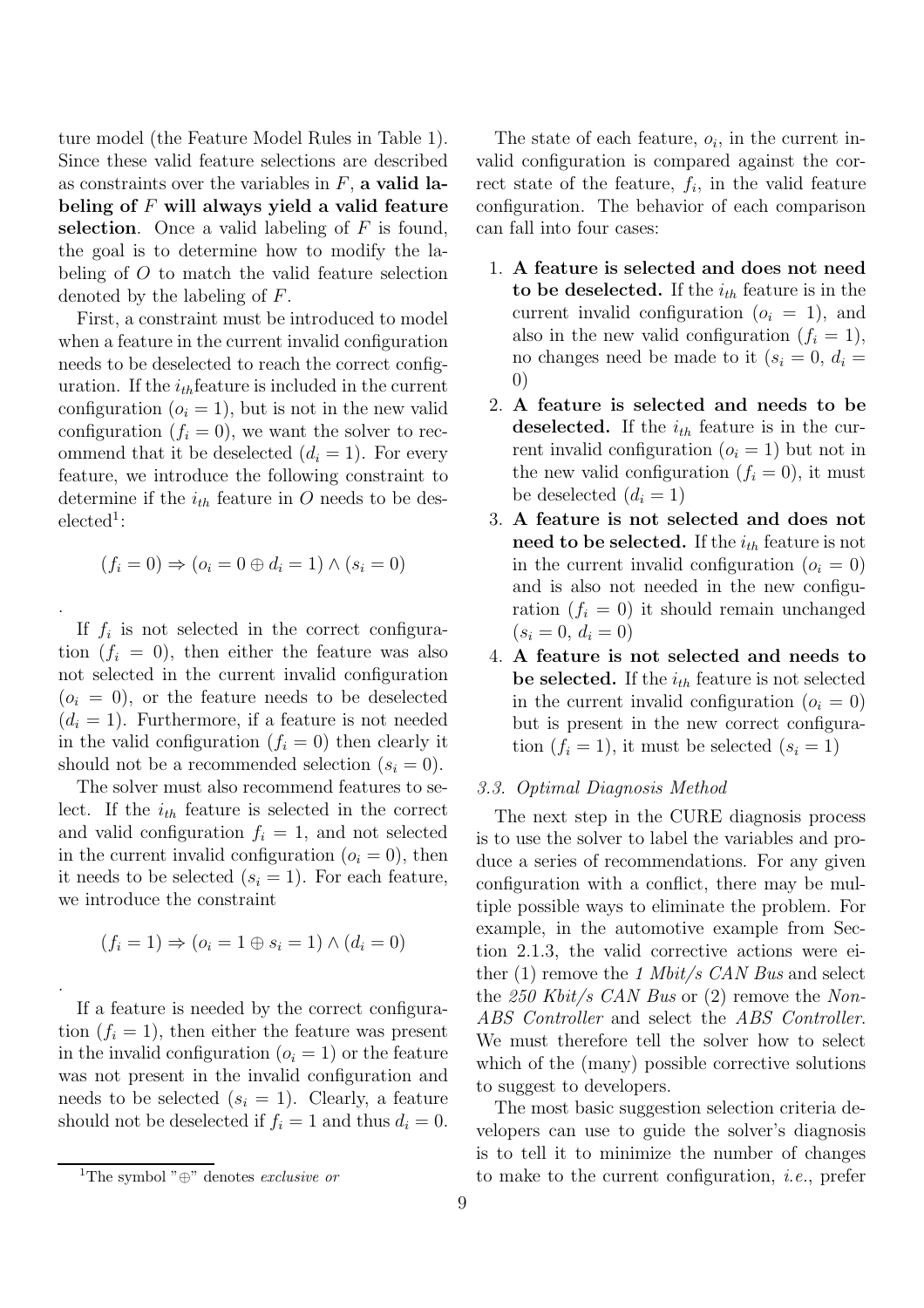suggestions that require changing as few things as possible in the current invalid configuration. To implement this approach, we solve for a CSP labeling that minimizes:

$$
\sum_0^n s_i + \sum_0^n d_i
$$

, which is the total number of changes that the solution requires the developer to make. By minizing this sum we therefore minimize the total number of required changes.

Each labeling of the diagnostic CSP will produce two sets of features corresponding to the features that should be selected  $(S)$  and deselected  $(D)$  to reach the new valid configuration. Developers can ask the solver to cycle through the different potential labelings of the diagnostic CSP to evaluate potential remedies. Moreover, each new labeling (new diagnosis) causes the solver to backtrack and create new values for  $F$ , which allows developers to evaluate not only the suggested modifications but the configuration that the remedy will produce. Another way to further refine the guidance for the diagnosis is to constrain the new state captured in the labeling of F. This technique is utilized by the extensions in Sections 4.2 and 4.3.

Table 1 shows a complete set of inputs and output suggestions for diagnosing the automotive software example from Section 2.1.3. If there are multiple labelings of the CSP, initially only one will be returned. After the first solution has been found, however, the solver can much more efficiently cycle through the other equally ranked sets of corrective suggestions.

### *3.4. Simplified CSP Formulation*

Solving time can be several minutes for large feature models. To reduce solving time, the same basic problem can often be restated using an alternate CSP formulation. Below we present a simplified version of the CURE diagnostic CSP. Section 6.5 then shows that this simplified CSP formulation can provide substantial reductions in diagnosis time for larger feature models.

The CURE process uses the CSP solver to derive the *closest valid configuration* to an invalid configuration. The closest valid configuration is defined as a function over the variables in the sets D and S. In a standard CURE diagnosis, the closest valid configuration is defined as the configuration that minimizes the sum of the variables in the sets  $D$  and  $S$ :

$$
G = \sum_{0}^{n} s_i + \sum_{0}^{n} d_i
$$

, *i.e.*, the diagnosis should attempt to recommend making as few changes as possible.

The D and S variables capture a difference of the invalid configuration and the closest valid configuration. If a feature is selected in the invalid configuration and not in the closest valid configuration, the corresponding  $D$  variable is set to 1. As part of the solving process, therefore, the solver performs the comparison of the current invalid and the closest valid configuration.

Although the difference between the closest valid configuration and the invalid configuration must be calculated by the CSP solver, the solver does not need to determine which features should be selected or deselected explicitly. The process of determining whether to select or deselect a feature can easily be performed in code outside of the solver. For example, after the solver has determined the closest valid configuration, Java code can be used to compare it to the invalid configuration and recommend which features to select or deselect via a simple difference of the  $o_i$  and  $f_i$ variables.

To simplify the CURE CSP, the D and S variables can be replaced with a single set of variables, N, noting the feature selections that differ between the invalid and closest valid configuration. The N variables do not indicate whether to select or deselect a feature, but merely that its selection state differs in the two configurations. In the simplified CSP formulation, for each feature in the feature model, a corresponding  $n_i$  variable is created. Each variable  $n_i \in N$  can have value zero or one. Moreover,

$$
(n_i = 1) \Rightarrow (o_i \neq f_i)
$$

, *i.e.*,  $n_i$  will only have value 1 if the selection state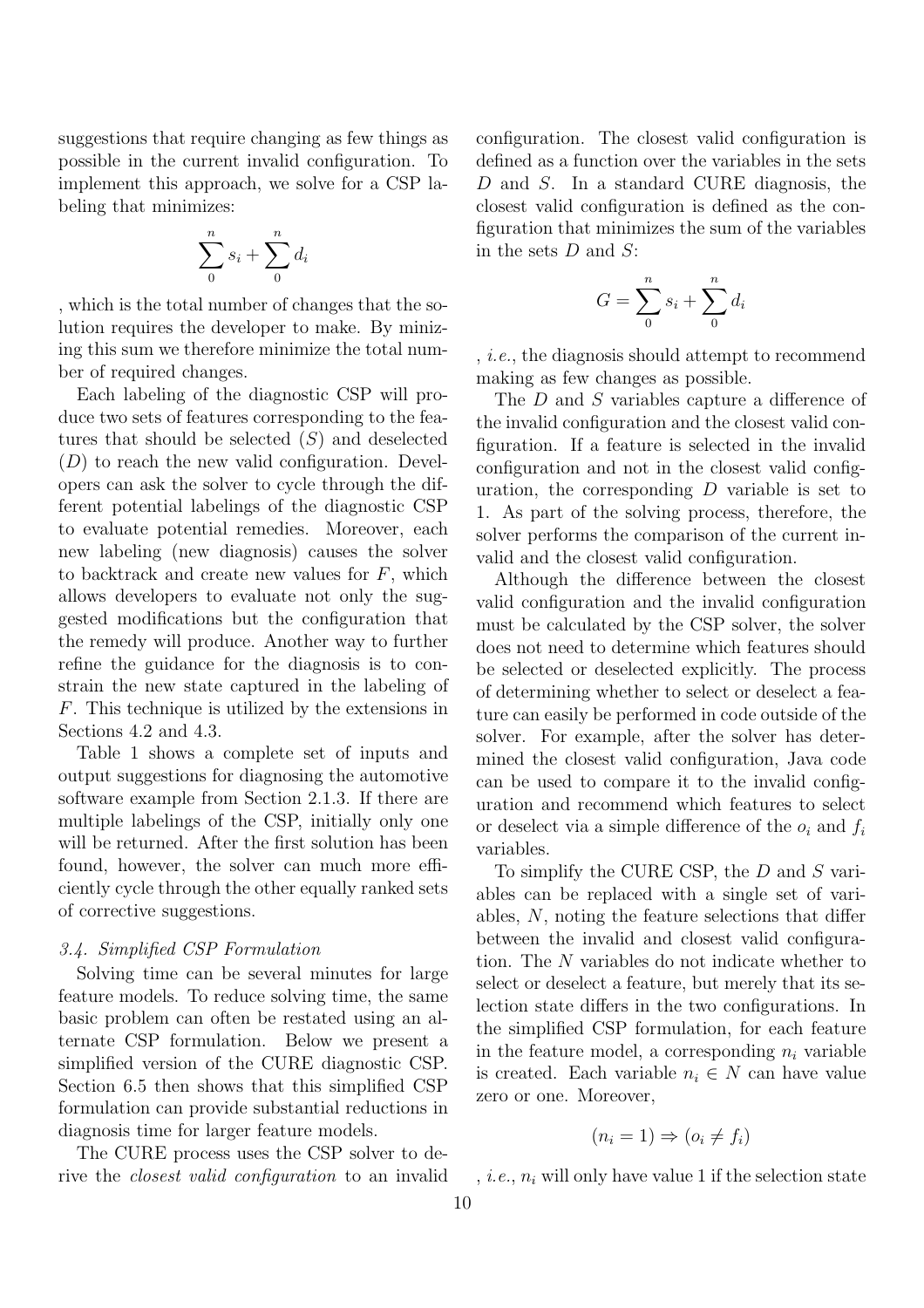of the corresponding feature differs in the invalid and closest valid configurations.

Removing the  $S$  and  $D$  variables has an impact on the expressiveness of the function that can be used to define what constitutes the closest valid configuration. For example, if we define the optimization goal,  $G$ , as the function

$$
G = \sum_{0}^{n} s_i + \sum_{0}^{n} 2d_i
$$

the solver can be instructed to preference adding features to fix the configuration. Likewise, the function tells the solver that adding 3 features is more expensive than deselecting 1. Developers can therefore exercise fine-grained control over the weighting of the selection and deselection of features when diagnosing an invalid configuration.

By removing the  $D$  and  $S$  variables, the simplified CSP formulation eliminates the ability to put weights on the relative importance of feature selection and deselection in the diagnosis. As shown by the results in Section 6.5, this tradeoff can yield a significant improvement in diagnosis speed. The simplified CSP formulation is preferable, therefore, unless fine-grained weighting of feature selection and deselection is needed.

#### 4. Diagnostic Customization and Benefits

This section presents various benefits of CURE and possible ways of customizing the diagnostic process.

#### *4.1. Bounding Diagnostic Method*

Due to time constraints, it may not be possible to find the optimal number of changes for extremely large feature models. In these cases, a more scalable approach is to attempt to find any suggestion that requires fewer than  $K$  changes or with a cost less than  $K$ . Rather than directly asking for an optimal answer, we add the constraint

$$
\sum_{i=1}^{n} s_i + d_i \le K
$$

to the CSP and ask the solver for any solution.

The sum of all variables  $s_i \subset S$  and  $d_i \subset D$ represents the total number of feature selections and deselections that need to be made to reach the new valid configuration. The sum of both of these sets is thus the total number of modifications that must be made to the original invalid configuration. The new constraint, ensures that the solver only accepts diagnosis solutions that require the developer to make  $K$  or fewer changes to the invalid solution.

The solver is asked for **any** answer that meets the new constraints. In return, the solver will provide a solution that is not necessarily perfect, but which fits our tolerance for change. If no solution is found, we can increment  $K$  by a factor and reinvoke the solver or reassess our requirements. The results in Section 6.4 show that it is significantly faster to search for a bounded solution rather than an optimal solution.

If the solver cannot find a diagnosis that makes fewer than K modifications, it will state that there is no valid solution that fits a  $K$  change budget.

#### *4.2. Debugging from Different Viewpoints*

As discussed in Section 2.1.3, we need the ability to debug the configuration from different viewpoints. Each viewpoint represents a set of features that the solver should avoid suggesting to add or remove from the current configuration. For example, using the automobile scenario from Section 2.1.3, the solver can debug the problem from the point of view that hardware decisions trump software features by telling the solver not to suggest selecting or deselecting any hardware features.

Debugging from a viewpoint works by preassigning values for a subset of the variables in F and O. For example, to force the feature  $f_i$ currently in the configuration to remain unaltered by the diagnosis, the values  $f_i = 1$  and  $o_i = 1$  are provided to the solver. Since  $(f_i = 1) \Rightarrow (o_i =$  $1 \oplus s_i = 1$ )  $\wedge (d_i = 0)$ , pre-assigning these values will force the solver to label  $s_i = 0$  and  $d_i = 0$ .

To debug from a given point of view, for each feature  $f_v$ , in that viewpoint, we first add the constraints,  $f_v = 1$ ,  $o_v = 1$ ,  $s_v = 0$ , and  $d_v = 0$ ,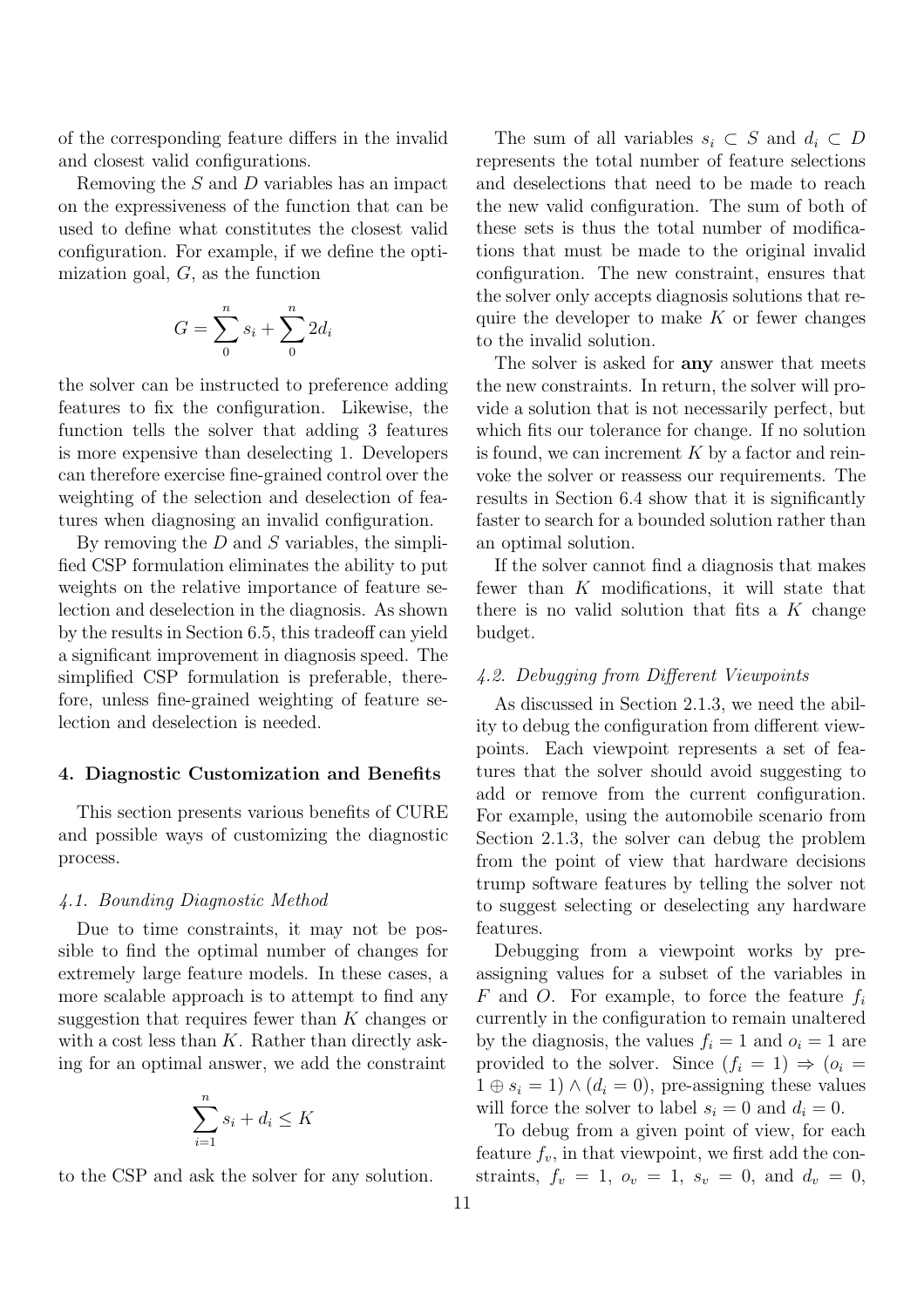as shown in Figure 5. The solver then derives



Figure 5: Debugging from a Viewpoint

a diagnosis that recommends alterations to other features in the configuration and maintains the state of each feature  $f_v$ . The CURE diagnostic model can therefore be used to debug from different viewpoints and address Challenge 3 from Section 2.1.3.

Pre-assigning values for variables in F and O can also be used to debug staged configuration errors from Challenge 1, Section 2.1.1. With staged configuration errors, at some point in time  $T'$ , developers need to select a feature that is in conflict with one or more features selected at time  $T < T'$ . To debug this type of conflict, developers pre-assign the desired (but currently unselectable) feature at time  $T'$  the value of 1 for its  $o_i$  and  $f_i$ variables. Developers can also pre-assign values for one or more other features decisions from previous stages of the configuration that must not be altered. The solver is then invoked to find a configuration that includes the desired feature at  $T'$  and minimizes the number of changes to feature configuration decisions that were made at all points in time  $T < T'$ .

#### *4.3. Cost Optimal Conflict Resolution*

As shown in Section 2.1.2, conflicts can occur when multiple stakeholders in a configuration process pull the solution in different directions. Debugging tools are therefore needed to mediate the conflict in a cost conscious manner. For example, when a car's software configuration is incompatible with the legacy ECU configuration, it is (probably) cheaper to change the software configuration than to change the ECU configuration and the assembly process of the car. The solver should therefore try to minimize the overall cost of the changes.

We can extend the CSP model to perform costbased feature selection and deselection optimization. First, we extend the CURE model to associate a cost variable,  $b_i \subset B$ , with each feature in the feature model. Each cost variable represents how expensive (or conversely how beneficial) it is for the solver to recommend the state of that feature be changed. Before each invocation of the debugger, the stakeholders provide these cost variables to guide the solver in its recommendations of features to select or deselect.

Next, we construct the superset of the features that the various stakeholders desire, as shown in Figure 6. The superset represents the ideal, although incorrect, configuration that the stakeholders would like to have. The goal is to find a way to reach a correct configuration from this superset of features that involves the lowest total cost for changes. The superset is input to the solver as values for the variables in O.

Finally, we alter our original optimization goal so that the solver will attempt to minimize (or maximize) the cost of the features it suggests selecting or deselecting. We define a global cost variable G and let G capture the sum of the costs of the changes that the solver suggests, as follows:

$$
G = \sum_{i=1}^{n} (d_i * b_i) + (s_i * b_i)
$$

. G is thus equal to the sum of the costs of all features that the solver either recommends to select or deselect. Rather than instructing the solver to minimize the sum of  $S \cup D$ , we ask it to minimize or maximize G.

The result of the labeling is a series of changes needed to reach a valid configuration that optimally integrates the desires and decisions of the various stakeholders. Of course, one particular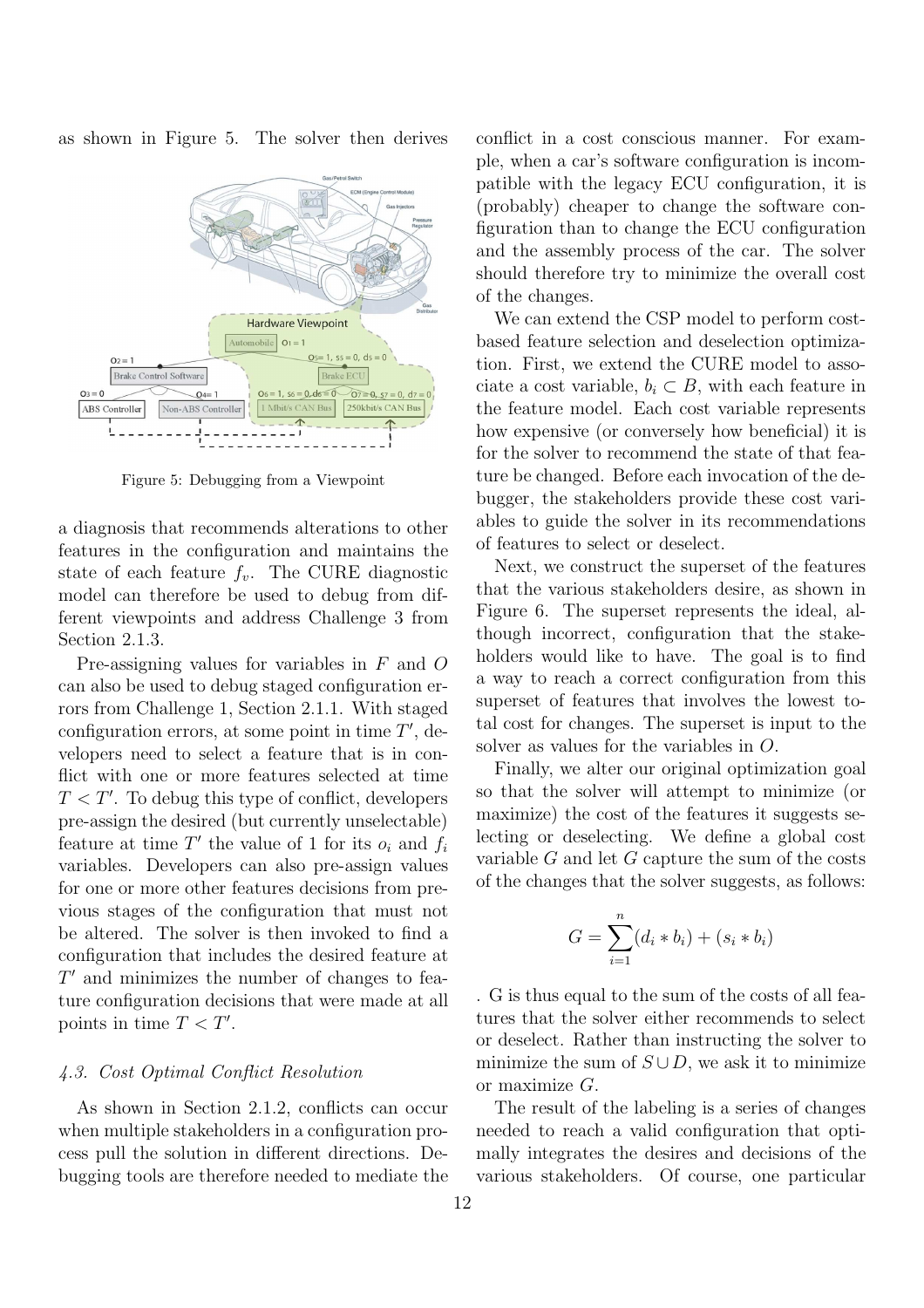

Figure 6: Constructing the Feature Selection Superset for Conflict Mediation

stakeholder may incur more cost than another in the interest of reaching a globally better solution. Further constraints, such as limiting the maximum difference between the cost incurred by any two stakeholders, could also be added. The mediation process can be tuned to provide numerous types of behavior by providing different optimization goals. This CSP diagnostic method enables CURE to address Challenge 2 from Section 2.1.2.

# 5. Using CURE for Software Configuration Evolution

A key difference between configuration diagnosis and configuration evolution is that both A and A′ are valid feature model configurations. Configuration diagnosis takes an invalid configuration  $O$  and finds a valid configuration  $F$  that is as close as possible. Although CURE was originally developed for diagnosing errors in configurations, this section shows that it can also be applied to software configuration evolution problems where the goal is to find  $A'$  while optimizing a function  $\Delta(A, A')$ . This section also presents methods for using CURE to evolve feature model configurations to handle a number of SPL scenarios (such as supply-chain disruption and feature expansion) that necessitate configuration evolution.

#### *5.1. Supply-chain Disruption*

CURE can be used to automate the process of fixing configurations that have become invalid due to supply-chain disruptions. CURE's automated diagnosis abilities allow developers to analyze evolution alternatives that optimize specific properties, such as cost. The key to CURE's ability to automate evolution is that the legacy software configuration, A, can be modeled by the invalid

configuration  $O$  and the target evolved configuration, A′ , can be modeled as the closest valid configuration F.

Cure's goal function, G, which is typically a function of  $O$  and  $F$ , can also be used to model  $\Delta(A, A')$  by defining  $\Delta(A, A')$  in terms of the O,  $F, S$ , and  $D$  variables. Thus, we model the evolution process as:

$$
O = A
$$
  
\n
$$
F = A'
$$
  
\n
$$
G = \Delta(A, A')
$$
  
\n
$$
R = C
$$

# $R' = C \wedge Additional \; CSP \; Constraints$

For example, the *Advanced Infotainment* feature,  $f_4$ , in Figure 3 is no longer a valid feature selection because a required ECU is not available. To automate the evolution of each configuration that has this feature selected, CURE can be used to derive the closest valid configuration for which

$$
R' = C \wedge (f_4 = 0)
$$

. Moreover, designers can use the cost coefficients introduced in Section 4.3 to represent the relative prices of different evolution options and use CURE to perform cost optimal evolution automation by making G calculate the difference in cost between the legacy and evolved configuration.

The more complex evolution scenario outlined in Figure 2 can also be automated with CURE. In this case, developers need to evolve any configurations that include both the *Advanced Infotainment* and *50W* features. Using CURE, developers add the following additional constraint to the diagnostic CSP:

$$
R' = C \wedge ((f_4 = 1) \Rightarrow (f_5 = 1))
$$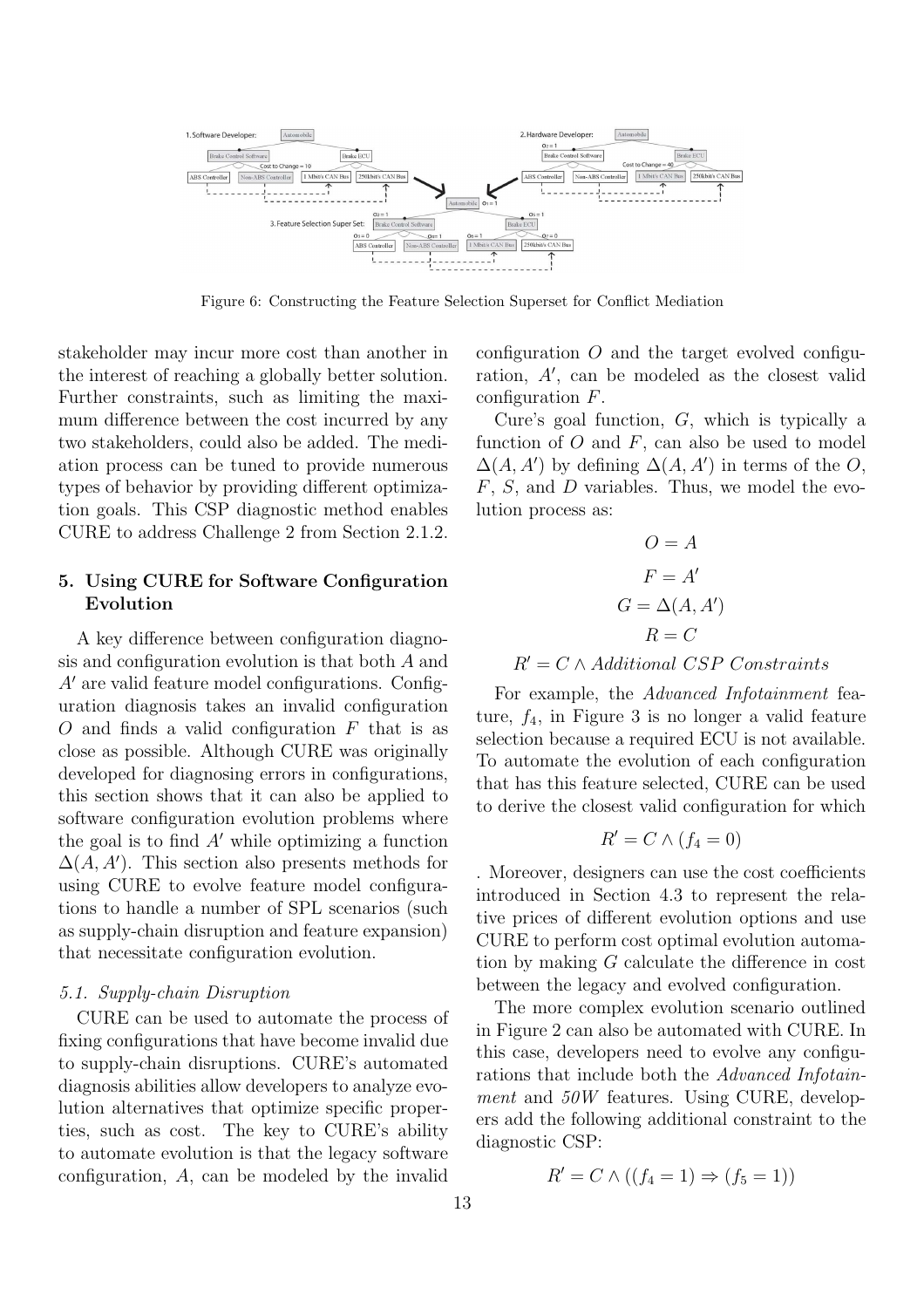. This additional constraint forces the CSP solver to ensure that any evolved configurations that it suggests adhere to the new feature model rule. Again, developers can apply cost coefficients or constraints requiring that *Advanced Infotainment* be selected in evolved configurations  $(f_4 = 1)$ .

#### *5.2. Feature Expansion Planning*

To automate feature expansion planning with CURE, the following new requirement set

$$
R' = C \wedge (\forall f_i \in New, \ f_i = 1)
$$

is produced that requires that each desired new feature,  $f_i \in New$ , is selected, *i.e.*, the  $f_i$  variable for each newly required feature must have value 1, meaning that the feature is selected. If there are hard requirements on feature selections that can not be altered, these are also encoded into R′ as

$$
R' = C \land (\forall f_i \in New, f_i = 1) \land (Hard\ Requirements)
$$

For example,

$$
R' = C \wedge (f_2 = 1) \wedge (s_1 = 0 \wedge d_1 = 0)
$$

finds a configuration in Figure 3 that adds the *Rear Infotainment* feature without modifying the *Forward Infotainment* feature. The constraint  $(f_2 = 1)$  requires that the *Rear Infotainment* feature be selected by the CSP solver and the constraint  $(s_1 = 0 \land d_1 = 0)$  ensures that no changes are recommended for the *Forward Infotainment* feature. As with previous examples, cost coefficients and the goal function G can be defined to preference the lowest cost evolved configuration.

#### 6. Empirical Results

Effective automated diagnostic methods should scale to handle feature models of production systems. This section presents empirical results from experiments we performed to evaluate the scalability of CURE. We compare the scalability of both CURE's optimal and bounding methods from Sections 3.3 and 4.1.

#### *6.1. Experimental Platform*

To perform our experiments, we used the implementation of CURE provided by the Model Intelligence libraries from the Eclipse Foundation's Generic Eclipse Modeling System (GEMS) project (eclipse.org/gmt/gems). Internally, the GEMS Model Intelligence implementation of CURE uses the Java Choco Constraint Solver (http://choco.sourceforge.net) to derive labelings of the diagnostic CSP. The experiments were performed on a computer with an Intel Core DUO 2.4GHZ CPU, 2 gigabytes of memory, Windows XP, and a version 1.6 Java Virtual Machine (JVM). The JVM was run in client mode using a heap size of 40 megabytes (-Xms40m) and a maximum memory size of 256 megabytes (-Xmx256m).

A challenging aspect of scalability analysis is that CSP-based techniques can vary in solving time based on individual problem characteristics. In theory, CSP's have exponential worst-case time complexity, but are often much faster in practice.

To evaluate CURE it was therefore necessary to apply it to as many models as possible. The key challenge with this approach is that hundreds or thousands of real feature models are not readily available and manually constructing them is impractical.

To provide the large numbers of feature models needed for our experiments we built a feature model generator that randomly creates feature models with the desired branching and constraint characteristics. We also imbued the generator with the capability to generate feature selections from a feature model and probabilistically insert a bounded number of errors/conflicts into the configuration. The feature model generator and code for these experiments is available in open-source form from (code.google.com/p/ ascent-design-studio).

From our preliminary feasibility experiments, we observed that the branching factor of the tree had little effect on the algorithm's solving time. We also compared diagnosis time using models with 0%, 10%, and 50% cross-tree constraints and observed that each increment in the percentage of cross-tree constraints improved performance. For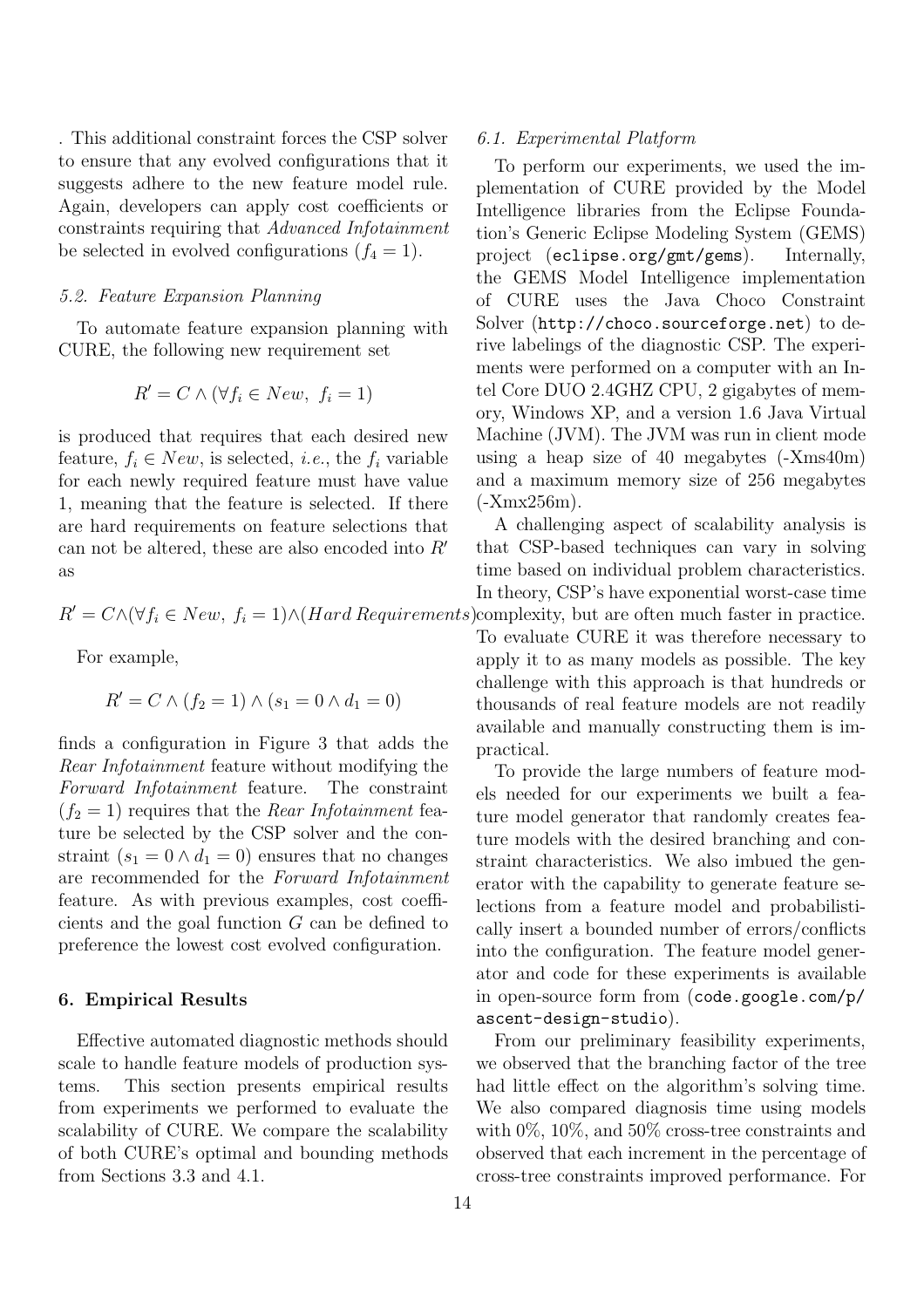example, with the optimal method and 1,000 feature models, the average diagnosis time gradually decreased from 47 seconds with 0% cross-tree constraints to 36 seconds with 50% cross-tree constraints. The key indicator of the solving complexity was the number of XOR- or cardinalitybased feature groups in a model.<sup>2</sup>

Our tests limited the branching factor to at most five subfeatures per feature. We also set the probability of XOR- or cardinality-based feature groups being generated to 1/3 at each feature with children. We chose 1/3 since most feature models we have encountered contain more required and optional relationships than XOR- and cardinality-based feature groups. The total number of cross-tree constraints was set at 10%. We also eliminated all diagnosis results from void feature models, since void feature models produced faster diagnostic times and would have skewed the results towards smaller solving times.

To generate feature selections with errors, we used a probability of 1/50 that any particular feature would be configured incorrectly. For each model, we bounded the total errors at 5. In our initial experiments, the solving time was not affected by the number of errors in a given feature model. Again, the prevalence of XOR- or cardinality-based feature groups was the key determiner of solving time.

### *6.2. Experiment 1: Bounding Method Scalability*

Hypothesis. We hypothesized that CURE's CSP-based diagnostic technique could be used to diagnose configurations with 1,000s of features when the bounding method was employed.

Experiment design. To test the diagnostic capabilities of the bounding method, we generated large numbers of feature models and a flawed configuration for each model. The CURE bounded diagnostic method was used to diagnose each of the flawed configurations. The speed of the bounding technique allowed us to test 2,000 feature models at each data point (2,000 different

variations of each size feature model) and test the bounding method's scalability for feature models up to 500 features.

With models above 500 features, we had to reduce the number of samples at each size to 200 models due to time constraints. Although these samples are small, they demonstrate the general performance of our technique. Moreover, the results of our experiments with feature models up to 500 features were nearly identical with sample sizes between 100 and 2,000 models.

Analysis of results. Figure 7 shows the time required to diagnose feature models ranging in size from 50 to 500 features using the bounded method. The figure captures the worst and aver-



Figure 7: Diagnosis Time for Both Methods for Large Feature Models

age solving time in the experiments. As seen from the results, our technique could diagnose models with 500 features in an average of  $\approx 300$ ms.

The upper bound used for this experiment was a maximum of 10% feature selection changes. When the feature bound was too tight for the diagnosis (*i.e.*, more were needed to reach a correct state) the solver quickly declared there was no valid solution. We therefore discarded all instances where the bound was too tight to avoid skewing the results towards shorter solving times.

Figure 7 shows the results of testing the solving time of the bounding method on feature models ranging in size from 500 to 5,000 features. Models of this size were sufficient to demonstrate scalability for common production systems. The results show that for a 5,000 feature model, the average diagnosis time was  $\approx 50$  seconds.

Another key variable we tested was how the tightness of the bound on the maximum num-

<sup>2</sup>XOR and cardinality-based feature groups are features that require the set of their selected children to satisfy a cardinality constraint (the constraint is 1..1 for XOR).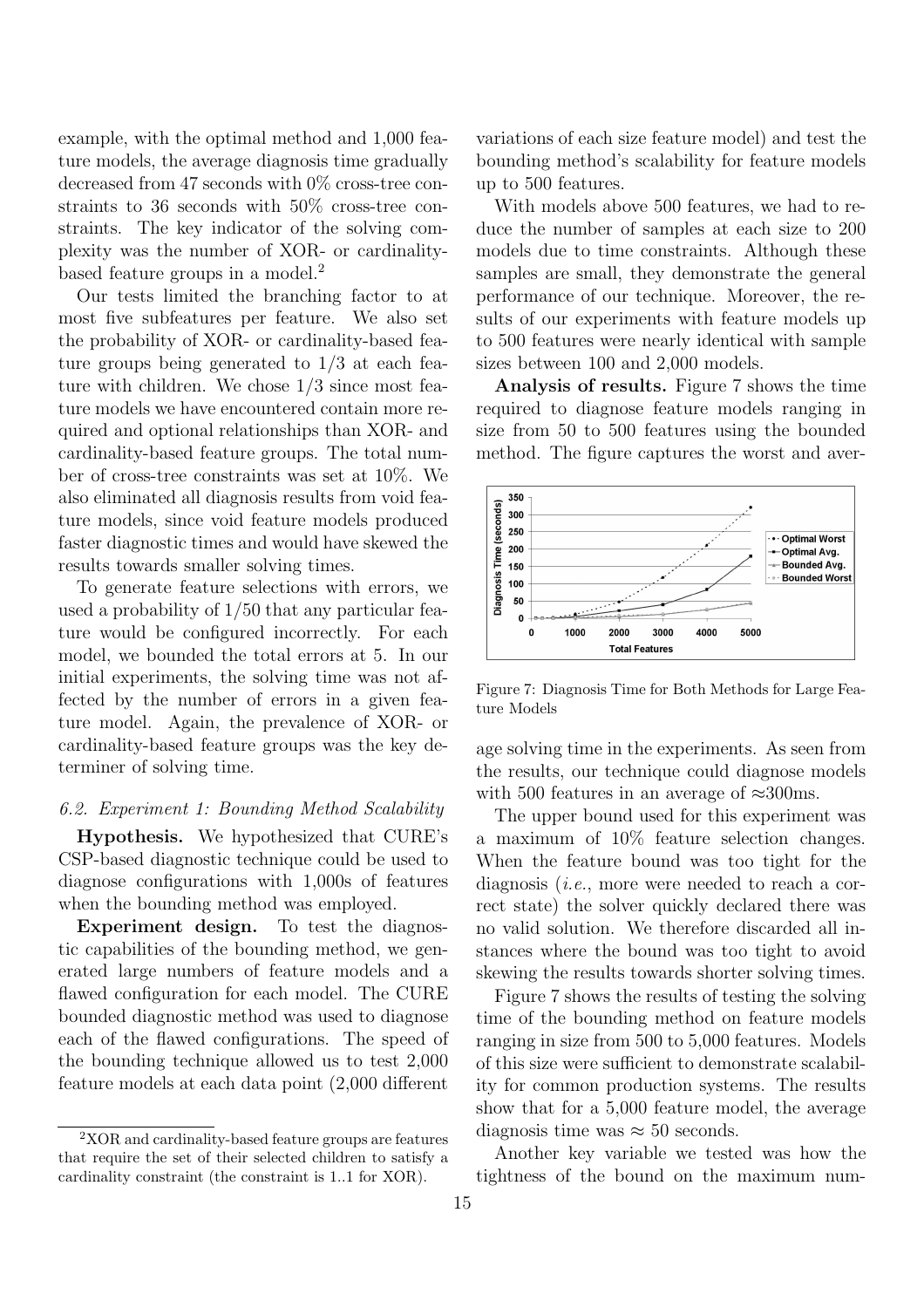ber of feature changes affected the solving time of the technique. We took a set of 200 feature models and applied varying bounds to see how the bound tightness affected solution time. Figure 8 shows that tighter bounds produced faster solution times. These results indicate that tighter



Figure 8: 500 Feature Diagnosis Time with Bounding Method and Varying Bounds

bounds allow the solver to discard infeasible solutions quickly and thus arrive at a solution faster.

# *6.3. Experiment 2: Optimal Method Scalability*

Hypothesis. We hypothesized that the optimal CURE diagnostic method could also scale to feature models with 1,000s of features. We expected that the diagnostic time would be substantially longer than with the bounding method.

Experiment design. We tested the scalability of the optimal diagnosis method using 2,000 samples below 500 features and 200 samples for all larger models. For each feature model, an invalid configuration was generated and diagnosed with CURE. We tracked the best, average, and worst diagnosis time for each size model.

Analysis of results. Figure 7 shows the results from feature models up to 500 features. At 500 features, the optimal method required an average of ∼1.5 seconds to produce a diagnosis. Figure 7 also shows the tests from larger models ranging in size up to 5,000 features. For a model with 5,000 features, the solver required an average of  $\sim$ 3 minutes per diagnosis.

# *6.4. Comparative Analysis of Bounding and Optimal Methods*

Finally, we compared the scalability and quality of results produced with the two methods. Figure 7 shows the bounding method performs

and scales significantly better than the optimal method. For feature models of up to 1,000 features, however, both techniques take less than 5 seconds and the optimal method is the better choice. This result raises the question of how much of a tradeoff in solution quality for speed is made when the bounding method is used over the optimal method for larger models.

The bound that is chosen determines the quality of the solution that is produced by the solver. The optimality of a diagnosis given by the bounding method is the number of changes suggested by the bounding method,  $Bounded(S \cup D)$ , divided by the optimal number of changes,  $Opt(S \cup D)$ , which yields  $\frac{Bounded(S \cup D)}{Opt(S \cup D)}$ . Since the bounding method uses the constraint  $(S \cup D) \leq K$  to ensure that at most  $K$  changes are suggested, we can state the worst case optimality of the bounded method as  $\frac{K}{Opt(S \cup D)}$ . The closer our bound, K, is to the true optimal number of changes to make, the better the diagnosis.

Since tighter bounds produce faster solving times *and* better results, debuggers should start with very small bounds and iteratively increase them upward as needed. One approach is to layer an adaptive algorithm on top of the diagnosis algorithm to move the bound by varying amounts each time the bound proves too tight. Another approach is to employ binary search to home in on the ideal bound. We will investigate both techniques in our future work.

# *6.5. Experiment 3: Simplified CSP Formulation*

Hypothesis. We hypothesized that the simplified CSP formulation would provide a constant reduction in solving time compared to the standard complex CSP formulation.

Experiment design. We performed experiments to compare the diagnosis speed of the standard complex CSP formulation against the simplified CSP formulation, as described in Section 3.4. We used our feature model generation and configuration infrastructure to produce feature models and flawed configurations of varying sizes and then diagnosed them with both techniques. The results in this section present the differences in diagnosis times that we observed. We generated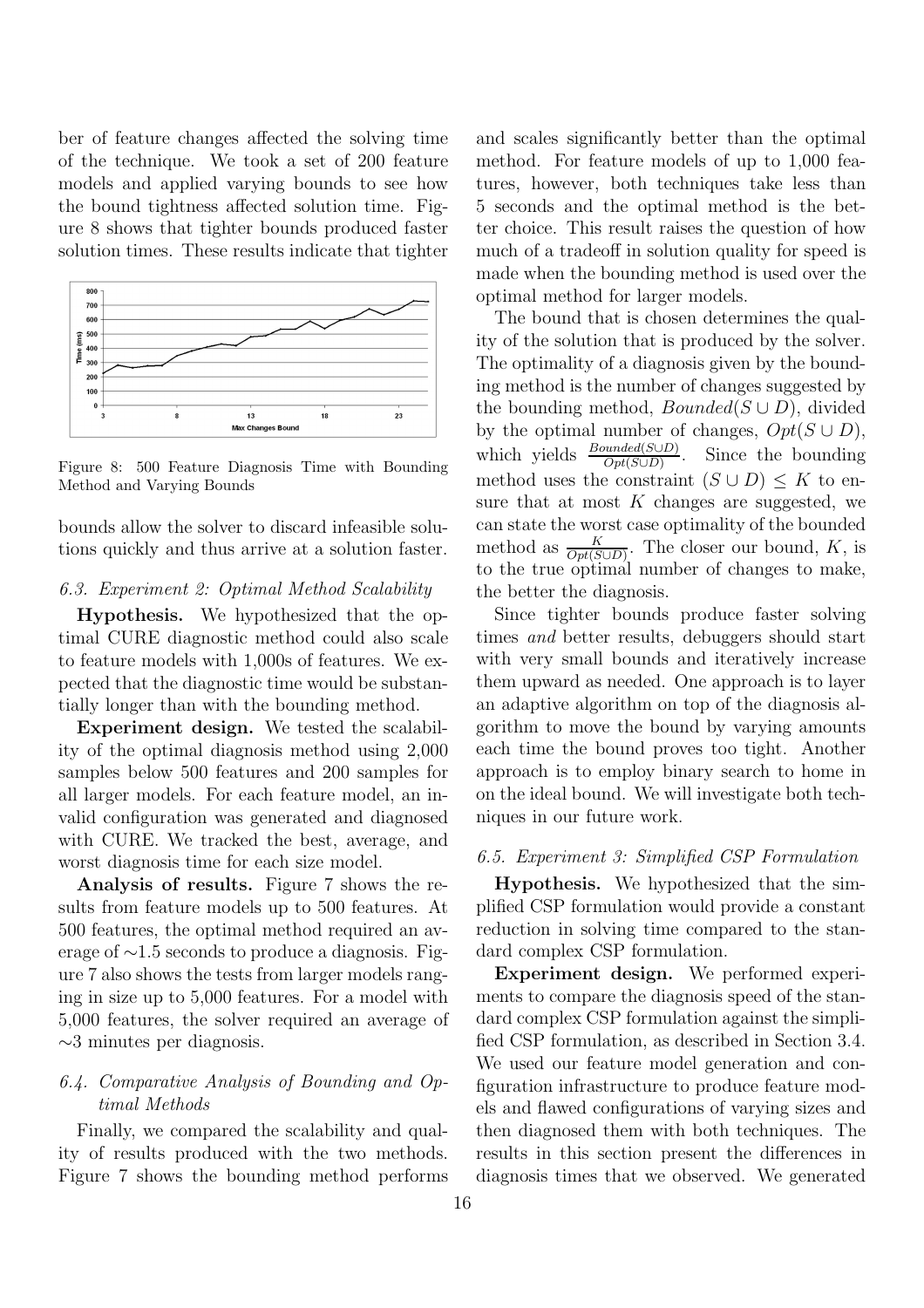and solved feature models ranging in size from 500 to 5,000 features. For each size feature model, we solved 20 instances and tracked the average solving time of the two CSP formulations.

Analysis of results. The results are shown in Figure 9. The results in this figure show the sim-



Figure 9: Comparison of Diagnosis Times for the Complex and Simplified CSP Formulations on Feature Models with 500 to 5,000 Features

plified CSP technique had a much faster average diagnosis time. For example, with 5,000 features, the simplified CSP formulation had an average diagnosis time of less than half of the standard complex CSP formulation.

We took the data shown in Figure 9 and analyzed it to calculate the percentage of reduction in average solving time provided by the simplified CSP formulation over the complex formulation. Figure 10 shows the results of this analysis. For smaller feature models with 500 features, the



Figure 10: Simplified CSP Formulation Reduction in Diagnosis Time Versus Feature Model Size

simplified technique provided a 25% reduction in diagnostic time. As the size of the feature models grew, moreover, the percentage of reduction in diagnosis time did not remain constant but grew as a function of the size of the feature models. For

example, at 2,000 features, the simplified formulation provided a roughly 43% decrease in average solving time. At 5,000 features, the simplified formulation provided a roughly 64% decrease in average solving time.

The results indicate that for small feature models, the simplified technique can provide a modest improvement in the overall average diagnosis time across a number of feature models. The improvement comes at a reduction in the expressiveness of the goal functions that can be created. For large feature models, however, the simplified CSP formulation provides a significant decrease in average solving time. Moreover, the results indicate that the improvement provided by the simplified CSP formulation is proportional to the size of the feature model, *i.e.*, the simplified CSP formulation saves the most time on the most time-consuming models to diagnose.

#### *6.6. Debugging Scenarios*

Staged configuration and viewpoint debugging (Challenges 1 and 3 in Sections  $2.1.1\& 2.1.3$ ) are special cases of the technique where the solver is not allowed to modify the selection state of one or more features (*i.e.*, the viewpoint or the feature at time  $T'$ ). Both these special cases of debugging actually reduce the search space by fixing values for one or more of the CSP variables. For example, performing staged configuration debugging (which fixes the value for one CSP variable on a model with 1,000 features) reduced the optimal method's average solving time by  $\approx 2.5$  seconds and the bounding method by  $\approx$  .1 seconds.

Cost-based conflict mediation (Challenge 2 in Section 2.1.2) performs identically to the standard diagnosis technique. Cost-based mediation merely introduces a series of coefficients,  $b_i \subset B$ into the optimization goal. These coefficients do not increase solving time. Moreover, initiating the diagnosis method with the superset of the configuration participants' desired feature selections also did not impact performance.

### 7. Related Work

This section compares our work on CURE with related research projects in the areas of auto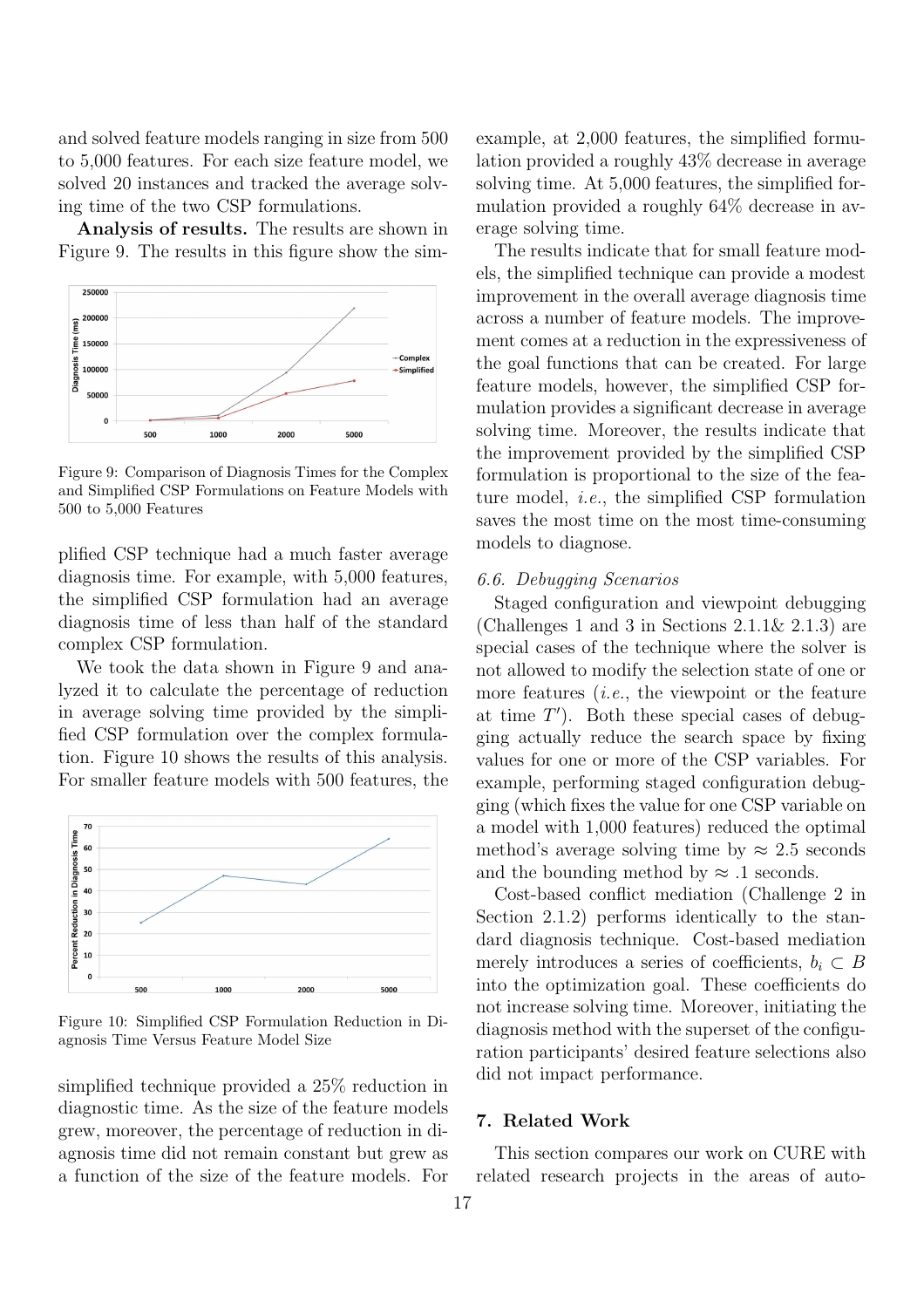mated configuration, autonomic healing, and configuration quality evaluation.

#### *7.1. Automated Configuration*

In prior work, Trinidad et al. (Trinidad et al., 2007) showed how feature models can be transformed into diagnosis CSPs and used to identify *full mandatory features*, *void features*, and *dead feature models*. Developers can use this diagnostic capability to identify feature models that do not accurately describe their products and to understand why not. The technique we described in this paper builds on this idea of using a CSP for automated diagnosis. Whereas Trinidad focuses on diagnosing feature models that do not describe their products, we build an alternate diagnosis model to identify conflicts in feature configurations. Moreover, we provide specific recommendations as to the minimal set of features that can be selected or deselected to eliminate the error.

Debugging techniques for feature models were investigated by Batory et al. in Batory (2005). Their techniques focus on translating feature models into propositional logic and using SAT solvers to automate configuration and verify correctness of configurations. In general, their work touches on debugging feature models rather than individual configurations. Our approach focuses on another dimension of debugging, the ability to pinpoint errors in individual configurations and to specify the minimal set of feature selections and deselections to remove the error. Moreover, propositional logic-based approaches do not typically provide maximization or minimization as primitive functions provided by the solver. Since, CURE uses a CSP-based approach, minimization/maximization diagnosis functionality is built-in.

Pure::variants (Beuche, 2003), Feature Modeling Plugin (FMP) (Czarnecki et al., 2005a), FeAture Model Analyser (FAMA) (Benavides et al., 2007), and Big Lever Software Gears (Buhrdorf et al., 2003) are tools developed to help developers create correct configurations of SPL feature models. These tools enforce constraints on modelers as the features are selected. None of these tools, however, addresses cases where feature models with incorrect configurations are created and require debugging. The technique described in this paper provides this missing capability. These tools and our approach are complementary since the tools help to ensure that correct configurations are created and our technique diagnoses incorrect configurations that are built.

Propositional logic has been used to represent software product lines by Mannion Mannion (2002). These techniques are useful for representing product line models, but do nothing to correct flawed feature models. Moreover, they do not take intelligent conflict resolution into consideration. While these techniques are capable of determining if a selection is valid, there is no guarantee that the selection is also appropriate. CURE differs in that it can be used to diagnose and remedy existing, invalid feature selections. The two approaches are complementary, Mannion's techniques can flag flawed configurations and CURE can be used to repair the configuration flaws.

## *7.2. Autonomic Healing*

Dudley et al. (2004) present systems that can autonomically identify and repair system problems. In the event that a system fails, these self-healing solutions are capable of determining the element or elements that are responsible for the failure. Once the nature of a failure is determined, a replacement element is automatically chosen from a set of potential replacement elements, thus allowing the system to recover. Like CURE, this technique is corrective and capable of taking an invalid system configuration, discovering the element or elements that make the configuration invalid, and replacing them with elements autonomically to create a valid system. Unlike CURE, however, this technique does not make use of feature models and is subject to runtime constraints, making it hard to use for SPLs or diagnosis optimization.

## *7.3. Configuration Quality Evaluation*

Other techniques provide mechanisms for reasoning about feature model configurations when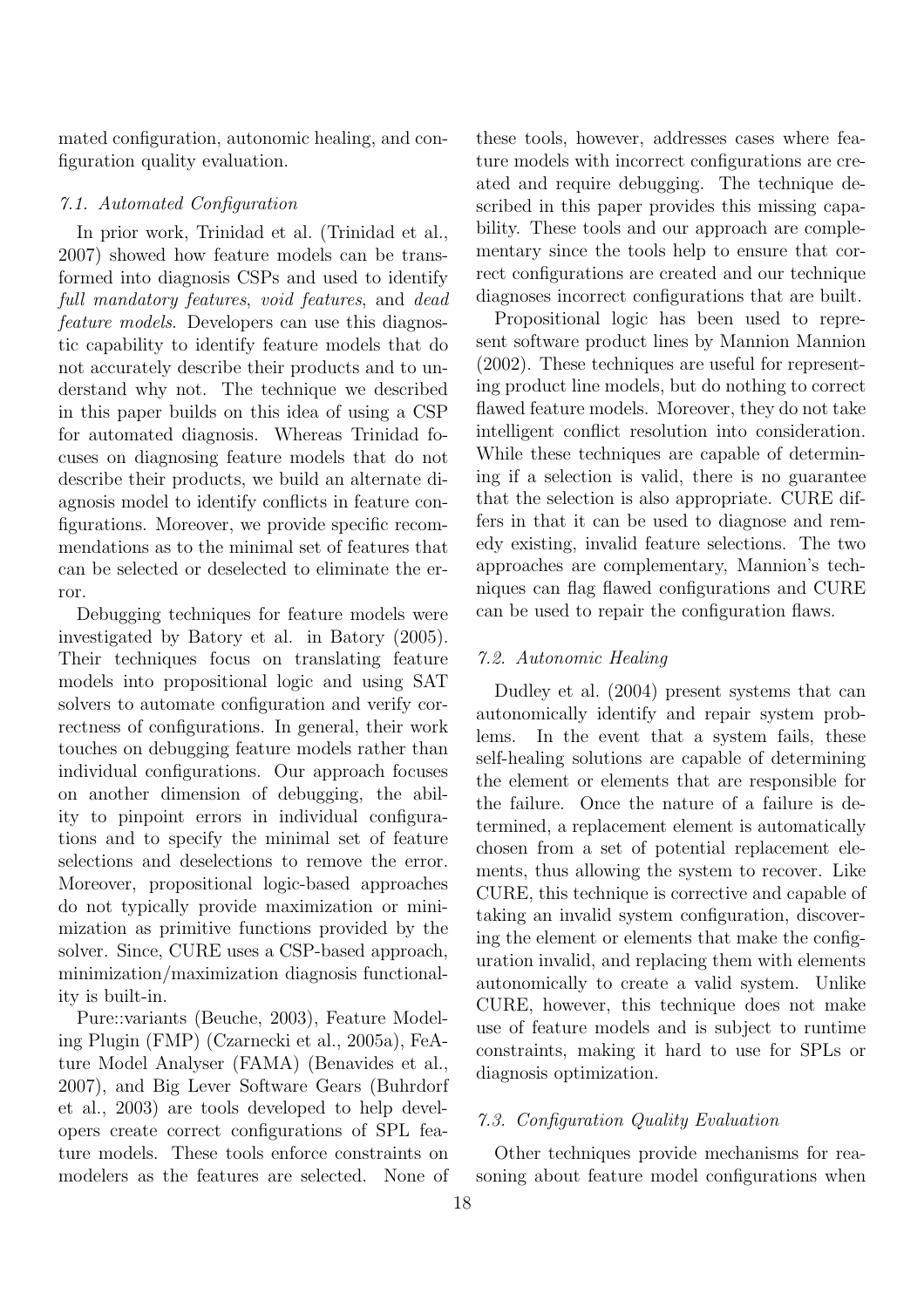the exact non-functional properties of each feature are not known. Zhang et al. (2003) introduce Bayesian Belief Networks, which predict the impact of feature selection on quality attributes by considering the effects of choosing similar variants on the quality of past projects. Jarzabek et al. (2006) present a goal-oriented analysis that places emphasis on the satisfaction of quality attribute during feature selection. These techniques explore a different area of configuration than CURE, the are focused on finding configurations when there is uncertainty about the effects of configuration decisions. In contrast, CURE examines existing configurations, in which the ramifications of selecting a particular feature are already known.

Other modeling approaches, such as COVA-MOF (Sinnema et al., 2004) and QRF (Niemelä and Immonen, 2007), examine the ramifications of feature selection on the overall quality of the system. CURE also examines the effect of selecting a feature on the overall quality of the system. Unlike CURE, however, these techniques do not examine how to correct flawed system configurations. CURE is a configuration diagnosis method and not a configuration methodology.

The use of various quality attributes to assess potential system configurations have been investigated. For example, Immonen (Immonen, 2005). introduces a tool for the prediction of availability and reliability for a system configuration. Olumofin et al. (Olumofin and Misic, 2005) provides a method that examines the availability, reliability, performance, and modifiability of potential system configurations. Like CURE, these quality attributes are used to determine which feature to select at each point of variability. Unlike CURE, however, these methods are used in the design phase to construct an initial system configuration, whereas CURE is used to correct flawed feature selections.

Etxeberria and Sagardui (2008) present a manual technique for using domain-relevant quality attributes to evaluate variants in product line architectures. An additional quality feature tree can be added as a branch to extended feature models. These quality features have a predefined qualitative and quantitative impact on the overall system if selected. Feature selection can therefore determine the overall quality of a system configuration and assure that the system possesses necessary functionality. Again, CURE is a corrective technique for restoring validity to flawed feature selections, whereas the method in Etxeberria and Sagardui (2008) is used during the design phase to determine valid initial configurations.

# 8. Concluding Remarks

Production SPLs rely on large feature models that make it hard to always produce correct configurations. When errors due occur, the lack of configuration debugging tools forces developers to manually pinpoint errors in configurations that can span thousands of features. Moreover, due to the size of many feature models and other factors (such as supply-chains), SPL configuration may be performed in stages or in parallel (Batory et al., 2006). In these situations, the feature selections of individual developers can conflict and introduce errors in feature models that are even more challenging to identify and correct.

Another challenge of using an SPL is maintaining configurations over time. For example, an SPL that encompasses components obtained through a supply-chain may have features that become unavailable due to vendors exiting the market or discontinuing support. In these scenarios, developers need a way of automating the evolution of existing configurations to new and correct feature selections that take these changes into account.

This paper introduced a technique called *Configuration Understanding and REmedy* (CURE) that transforms invalid configurations into CSPs and automates (1) the diagnosis of invalid configurations and (2) the evolution of existing configurations to meet changing requirement sets. CURE derives the closest valid configuration to an existing configuration that meets a new set of requirements. Moreover, developers can customize CURE to provide optimal cost-based error and evolution diagnostics.

CURE's CSP-based diagnosis model is extensible and can be modified to perform conflict media-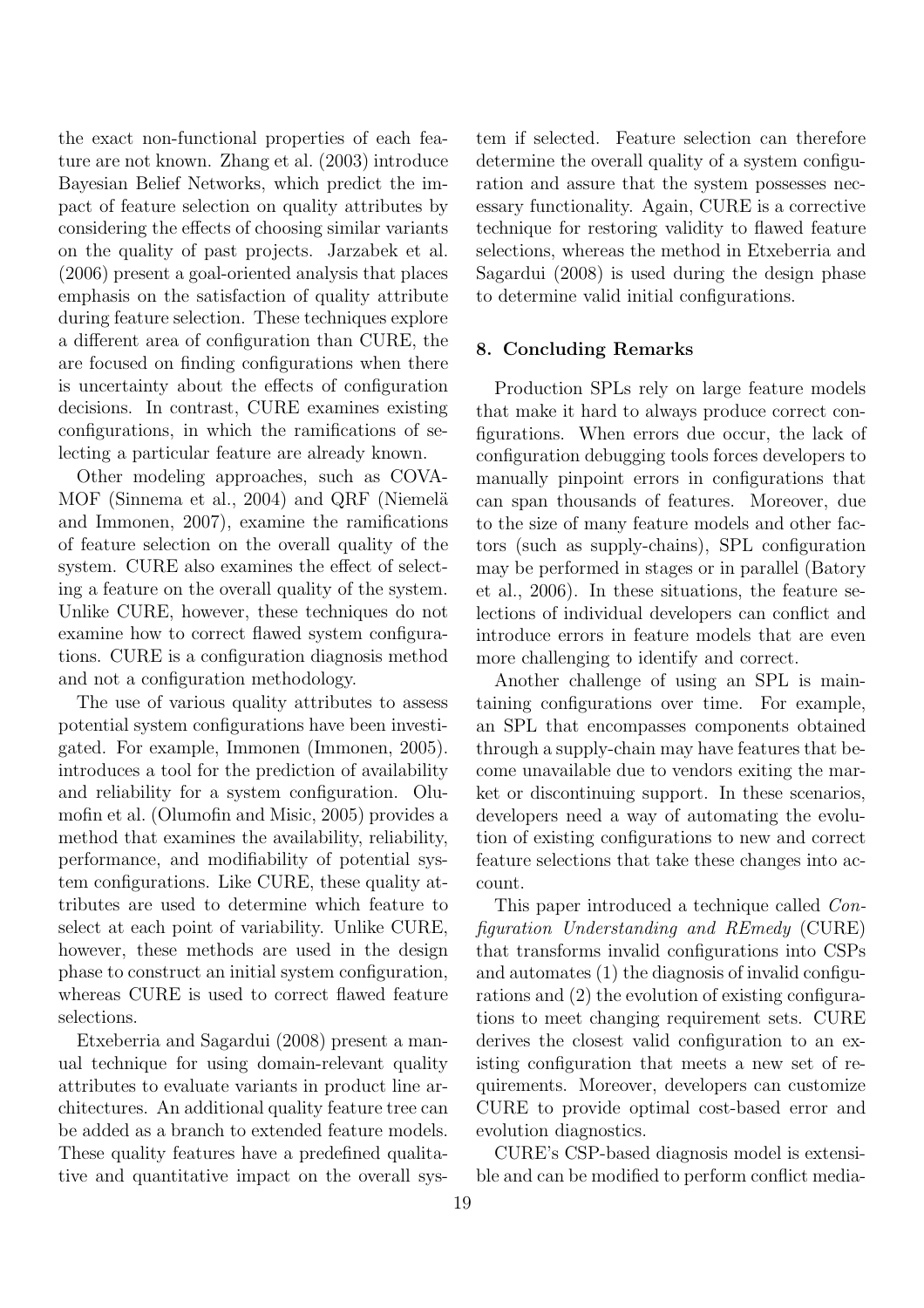tion, run faster by using a simplified CSP formulation, or debug from different viewpoints. Our empirical results show CURE can scale to production feature models with 5,000 features and still provide a diagnosis in between 45 seconds and 4 minutes. These time bounds should be sufficient for the design-time use of this algorithm in many production SPLs.

The following are lessons learned from our efforts with CURE thus far:

- Simplifying the diagnostic CSP can yield substantial improvements in diagnosis time. A simplified version of CURE's CSP can be used to provide significant improvements in solving speed with a limited reduction in diagnostic flexibility. The reduced flexibility does not allow developers to place limits on only feature selection *or* deselection. If developers do not need to precisely pinpoint one type of change, the simplified diagnostic CSP should be used.
- CURE can scale to 1,000s of features. We learned from our experiments with CURE that it can diagnose models with roughly 5,000 features. The results from techniques, such as bounding or CSP simplification, indicate that potential to scale CURE up to larger feature model sizes. The techniques improve CURE's speed by reducing the number of variables that are present in the CSP and placing a precise bound on the search space.
- It is hard to predict CURE's diagnosis time. CURE's diagnosis time is dependent on the structure of the constraints in the feature model. For some models, CURE provides very fast diagnosis. In future work, we plan to investigate heuristic diagnostic techniques that can speed CURE's diagnosis time for models it does not perform well on.
- A good  $K$  bound for CURE is hard to ascertain. The optimality of the diagnosis provided by the bounding method is determined by how close  $K$  is set to the true

minimum number of features that need to be changed to reach a valid state. Setting an accurate bound for  $K$  is not easy. In future work, we plan to investigate different methods of honing the boundary used in the bounding method.

• Configuration evolution problems can be modeled as configuration diagnosis problems. Although configuration evolution problems do not necessarily start with an invalid feature selection, we learned that CURE's diagnosis techniques can still be applied successfully to them. When a feature model's constraints are changed or a configuration's feature selection needs to be modified, CURE can be used to automatically modify legacy configurations by modeling them as invalid configurations. Automating configuration evolution can provide cost optimal modification planning, which is hard to achieve with manual evolution techniques.

The CURE diagnosis technique has been implemented as part of the ASCENT Design Studio Intelligence project and is available in open-source format from code.google.com/ p/ascent-design-studio and www.isa.us.es/ fama.

## 9. Acknowledgements

We would like to thank Jose Galindo for his hard work implementing CURE in FAMA.

#### References

- Batory, D., 2005. Feature Models, Grammars, and Prepositional Formulas. Software Product Lines: 9th International Conference, SPLC 2005, Rennes, France, September 26-29, 2005: Proceedings.
- Batory, D., Benavides, D., Ruiz-Cortés, A., 2006. Automated analysis of feature models: Challenges ahead. Communications of the ACM December.
- Benavides, D., Segura, S., Trinidad, P., Ruiz-Cortés, A., 2007. FAMA: Tooling a framework for the automated analysis of feature models. In: Proceeding of the First International Workshop on Variability Modelling of Software-intensive Systems (VAMOS).